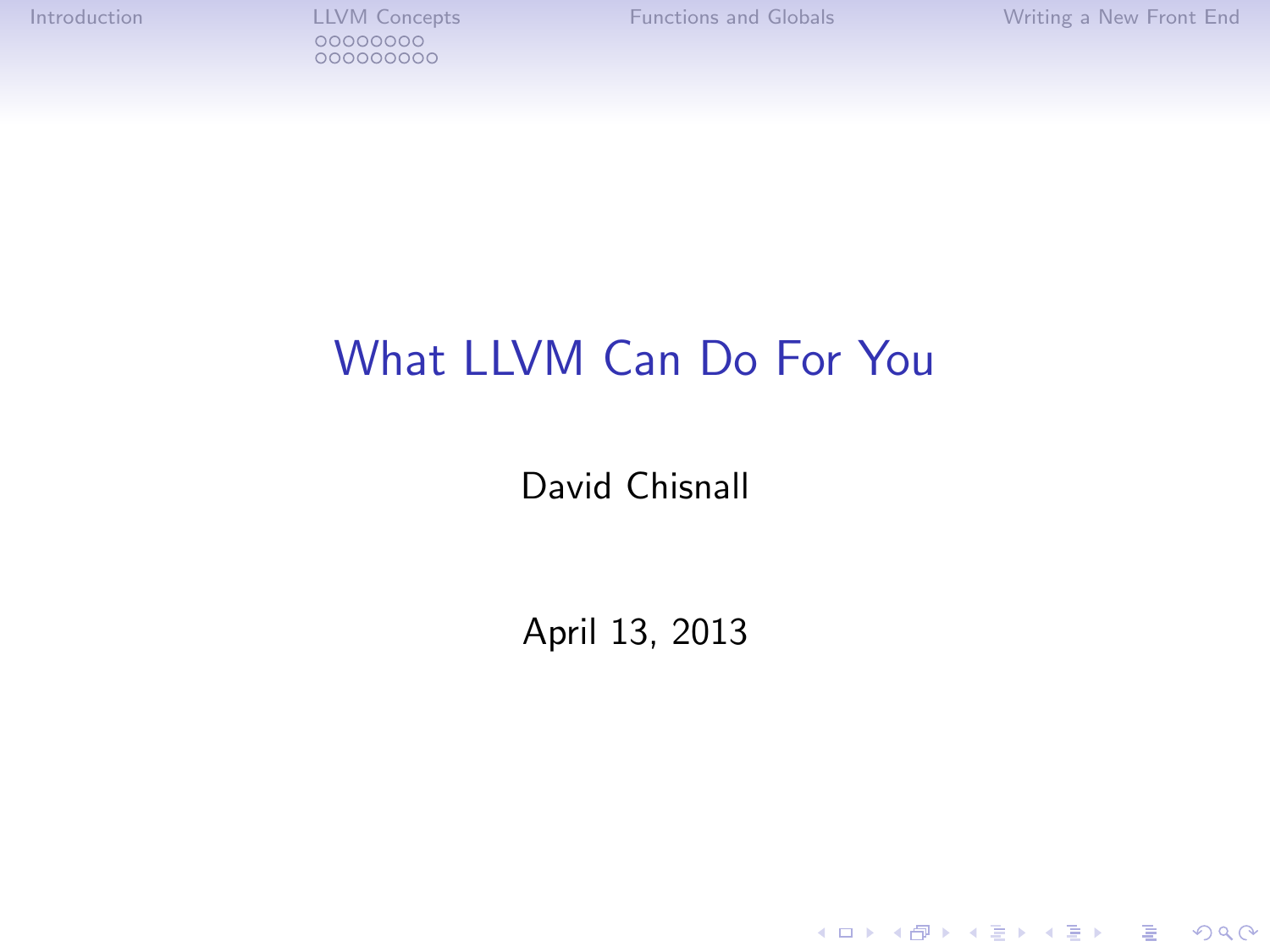## Overview of a Compiler

<span id="page-1-0"></span>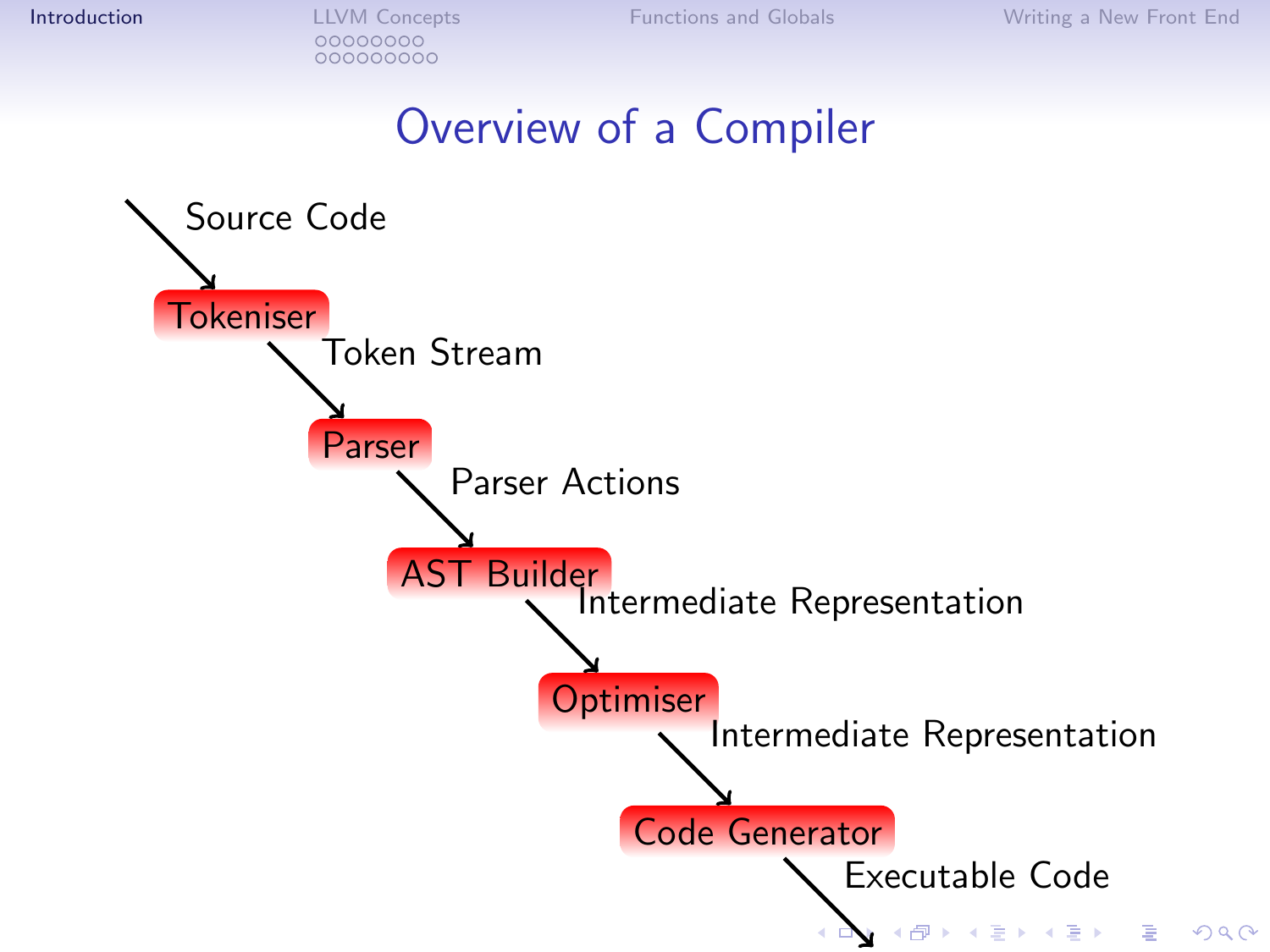## Overview of a Compiler

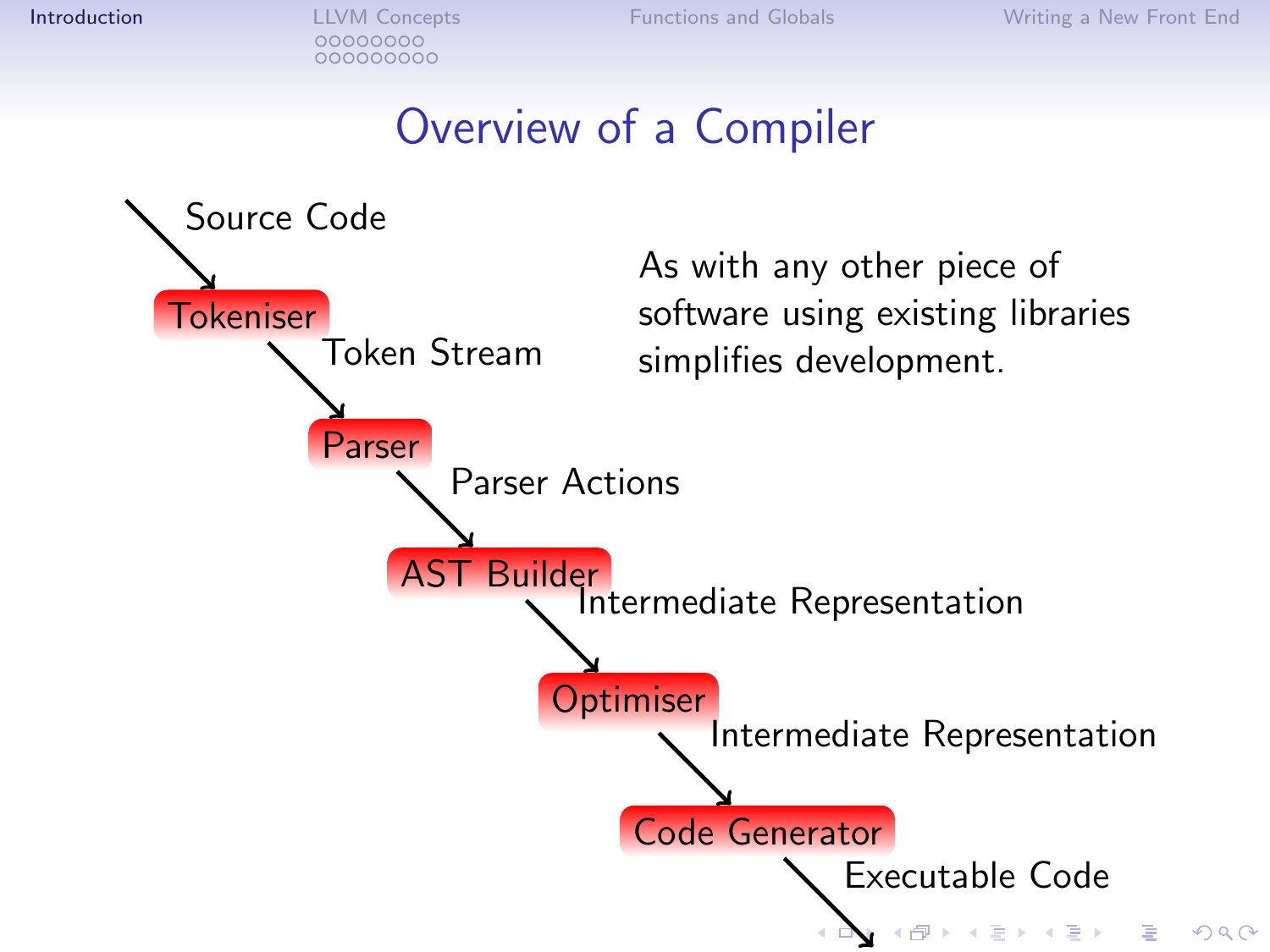**[Introduction](#page-1-0) LLVM** Concepts **Functions** and Globals **[Writing a New Front End](#page-32-0)**<br>
00000000 000000000

K ロ ▶ K @ ▶ K 할 > K 할 > 1 할 > 1 이익어

## Building a Front End

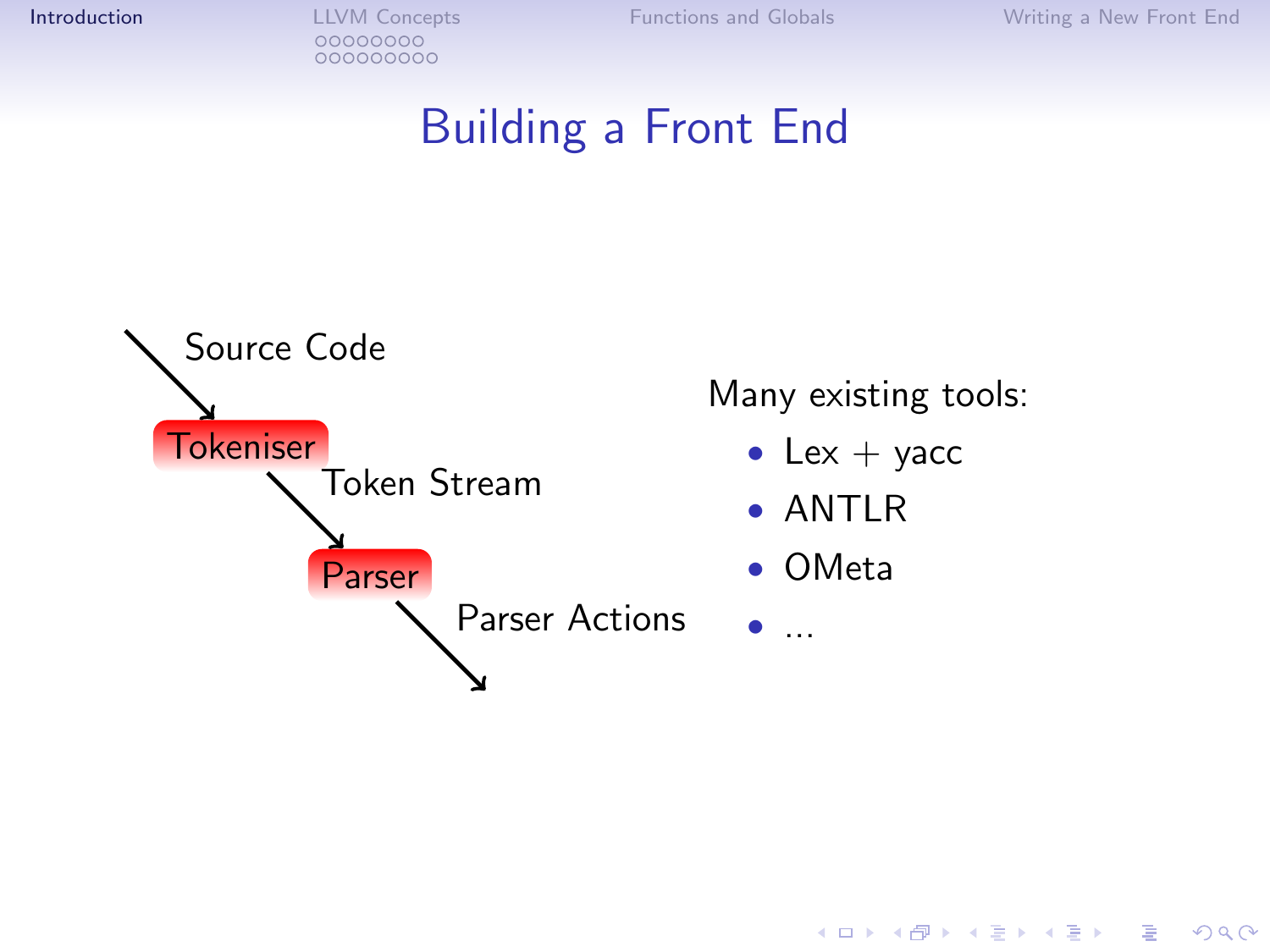**[Introduction](#page-1-0) LLVM** Concepts **Functions** and Globals **[Writing a New Front End](#page-32-0)**<br>
00000000 000000000

K ロ ▶ K @ ▶ K 할 > K 할 > 1 할 > 1 이익어

#### And the Middle?

- ASTs tend to be very language-specific
- You're (mostly) on your own there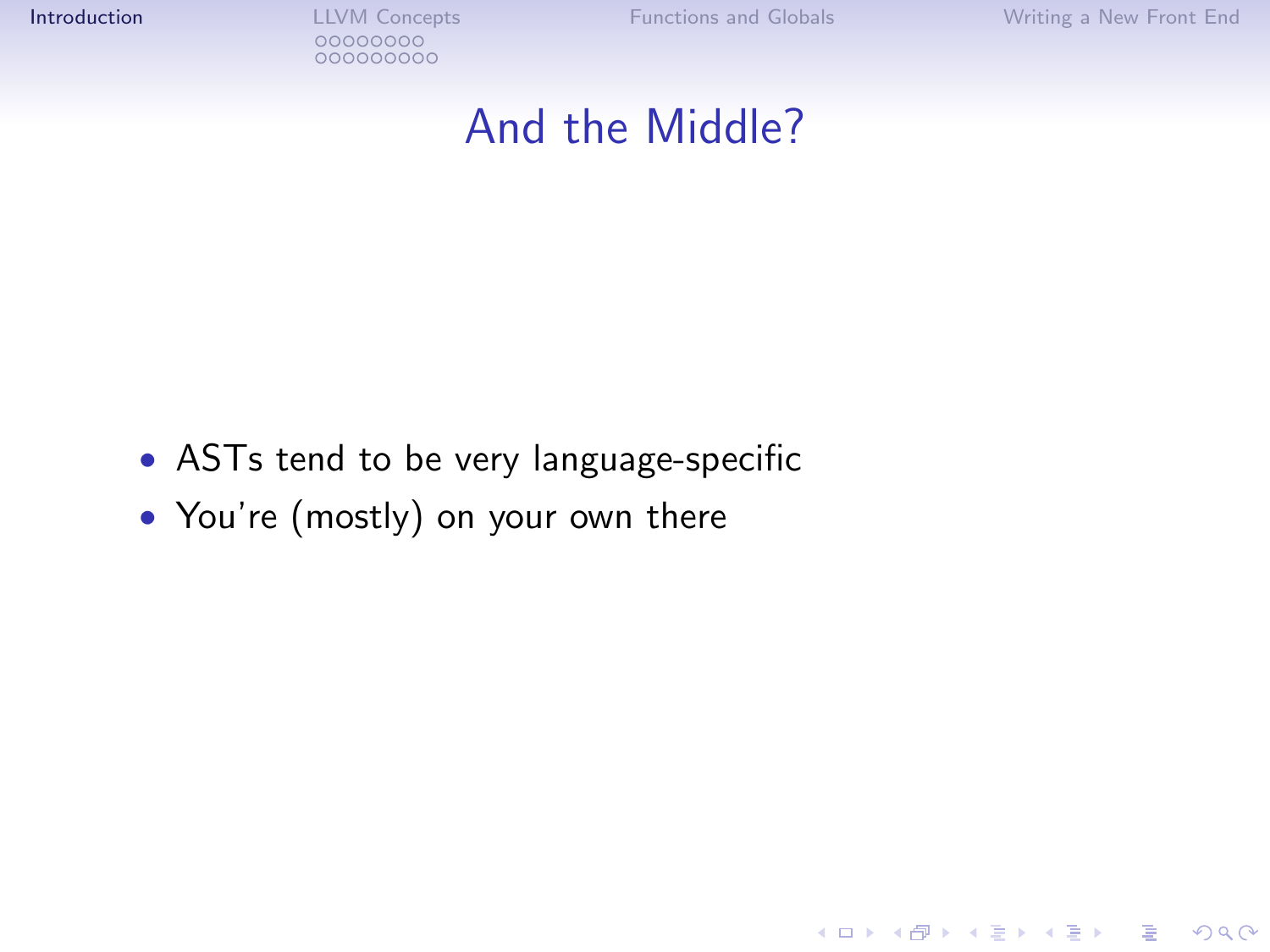K ロ > K @ > K 할 > K 할 > 1 할 : ⊙ Q Q^

### What About the Back End?



This is where LLVM comes in.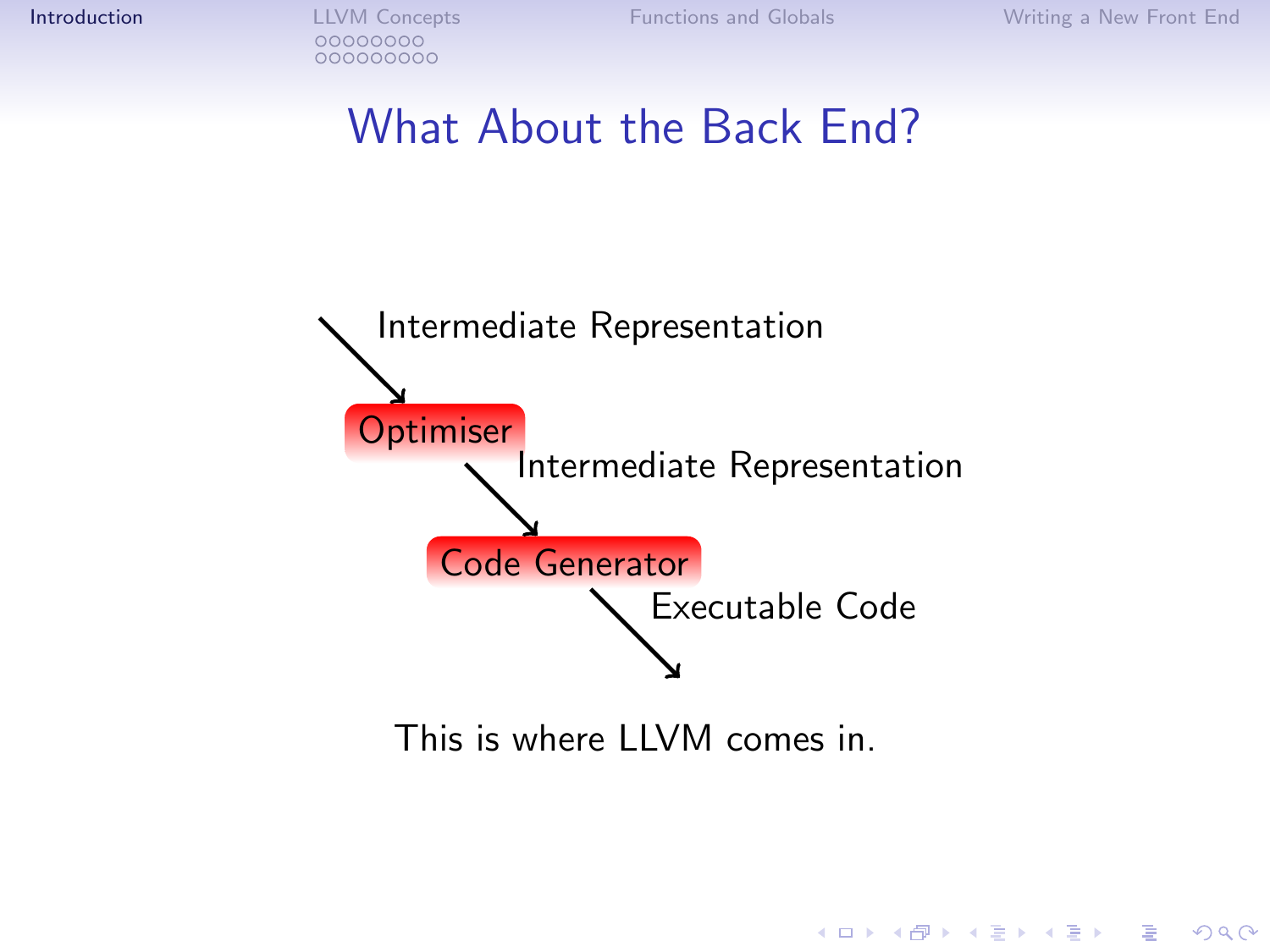**[Introduction](#page-1-0) LLVM** Concepts **Functions** and Globals **[Writing a New Front End](#page-32-0)**<br>
00000000 000000000

K ロ ▶ K @ ▶ K 할 > K 할 > 1 할 > 1 이익어

## What is LLVM?

- A set of libraries for implementing compilers
- Intermediate representation (LLVM IR) for optimisation
- Various helper libraries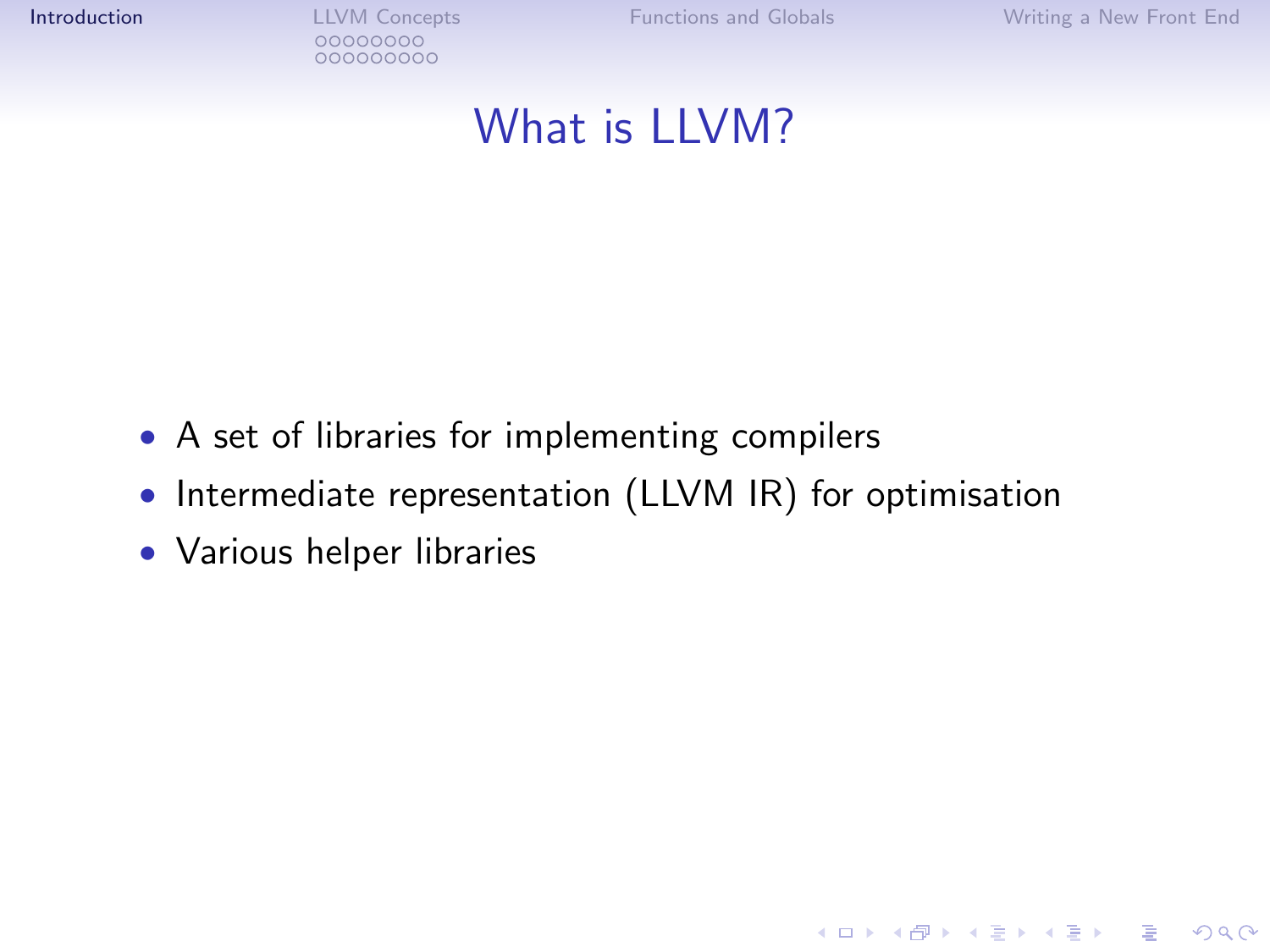**KOD KARD KED KED E VOOR** 

## Great for Compiler Writers!

- Other tools help you write the front end
- LLVM gives you the back end
- A simple compiler can be under 1000 lines of (new) code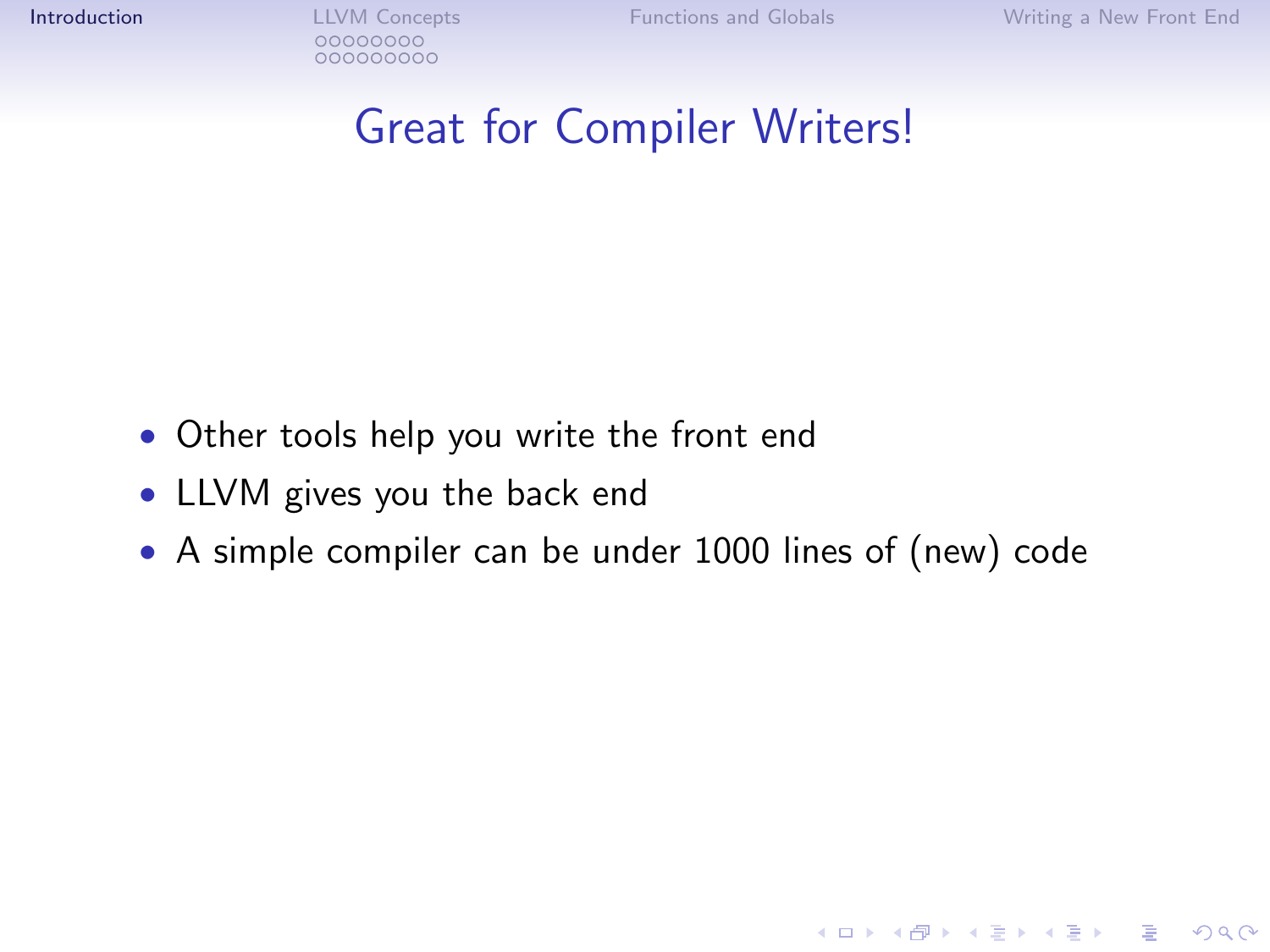**KOD KARD KED KED E VOOR** 

# What About Library Developers?

- LLVM optimisations are modular
- Does your library encourage some common patterns among users?
- Write an optimisation that makes them faster!

All programmers use compilers. Now all programmers can improve their compiler.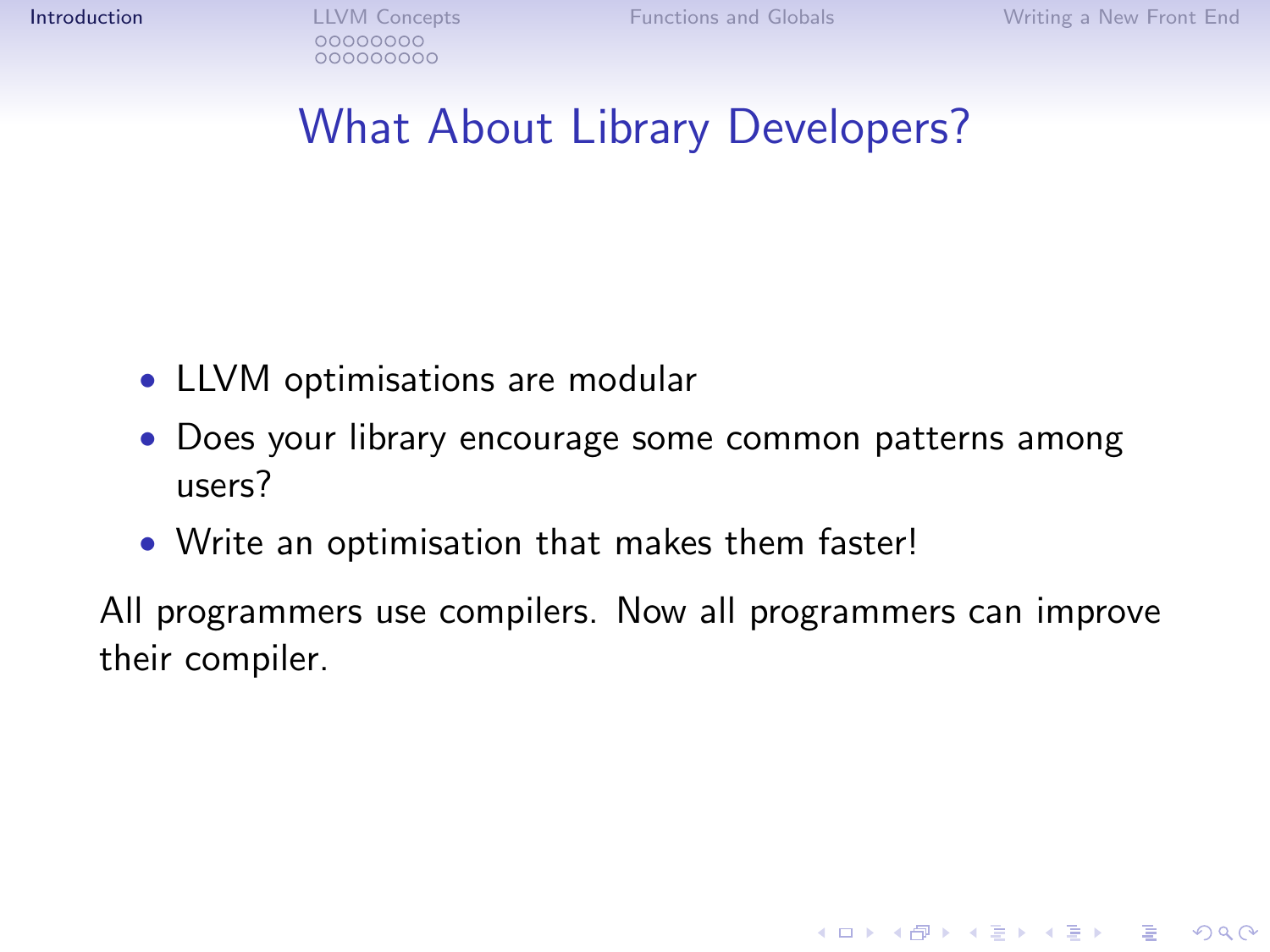[Introduction](#page-1-0) [LLVM Concepts](#page-9-0) [Functions and Globals](#page-27-0) [Writing a New Front End](#page-32-0) 000000000

K ロ ▶ K @ ▶ K 할 > K 할 > 1 할 > 1 이익어

## What Is LLVM IR?

- Unlimited Single-Assignment Register machine instruction set
- <span id="page-9-0"></span>• Three common representations:
	- Human-readable LLVM assembly (.ll files)
	- Dense 'bitcode' binary representation (.bc files)
	- $\bullet$  C++ classes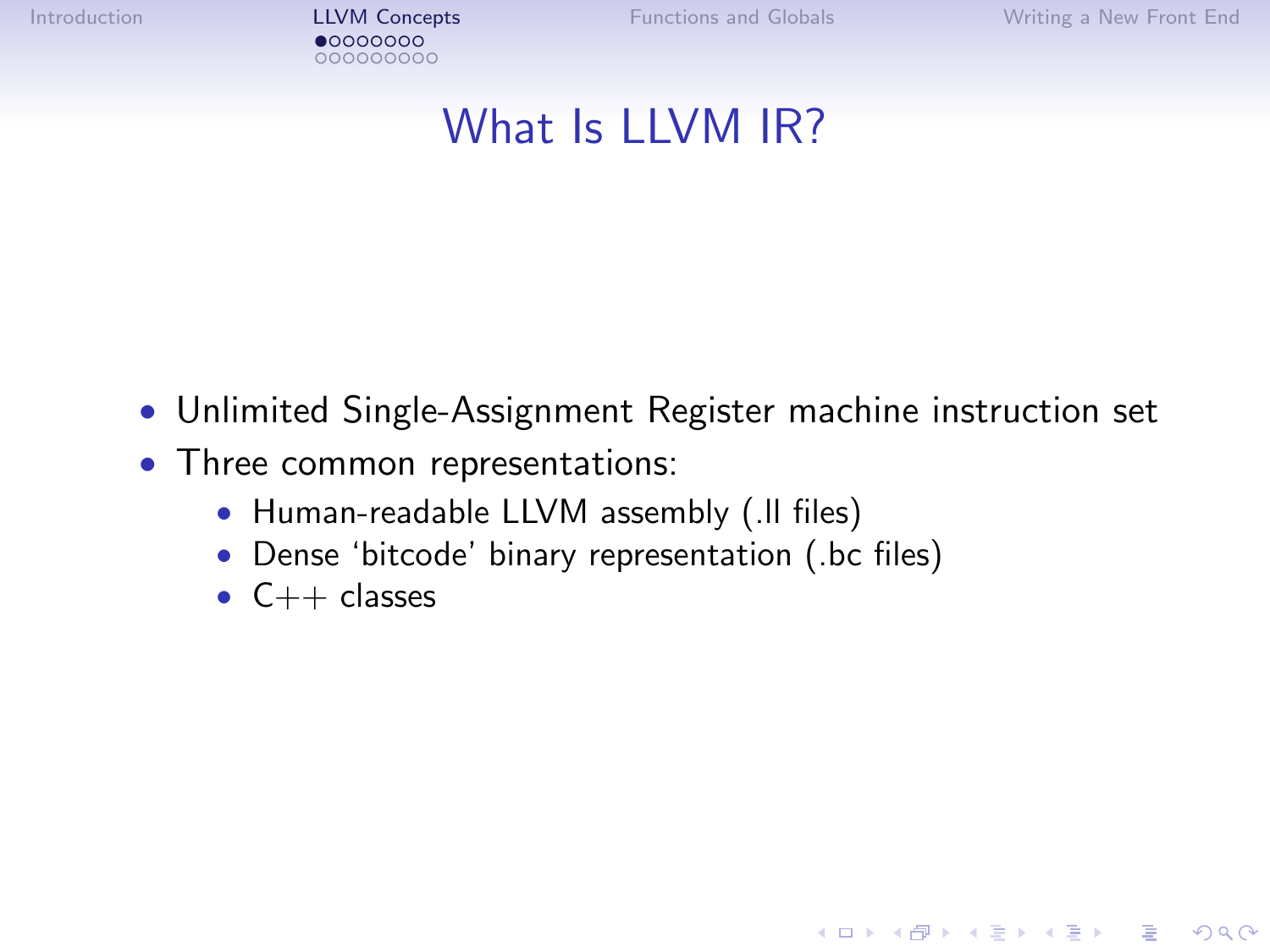**KOD KARD KED KED E YORA** 

# Unlimited Register Machine?

- Real CPUs have a fixed number of registers
- LLVM IR has an infinite number
- New registers are created to hold the result of every instruction
- CodeGen's register allocator determines the mapping from LLVM registers to physical registers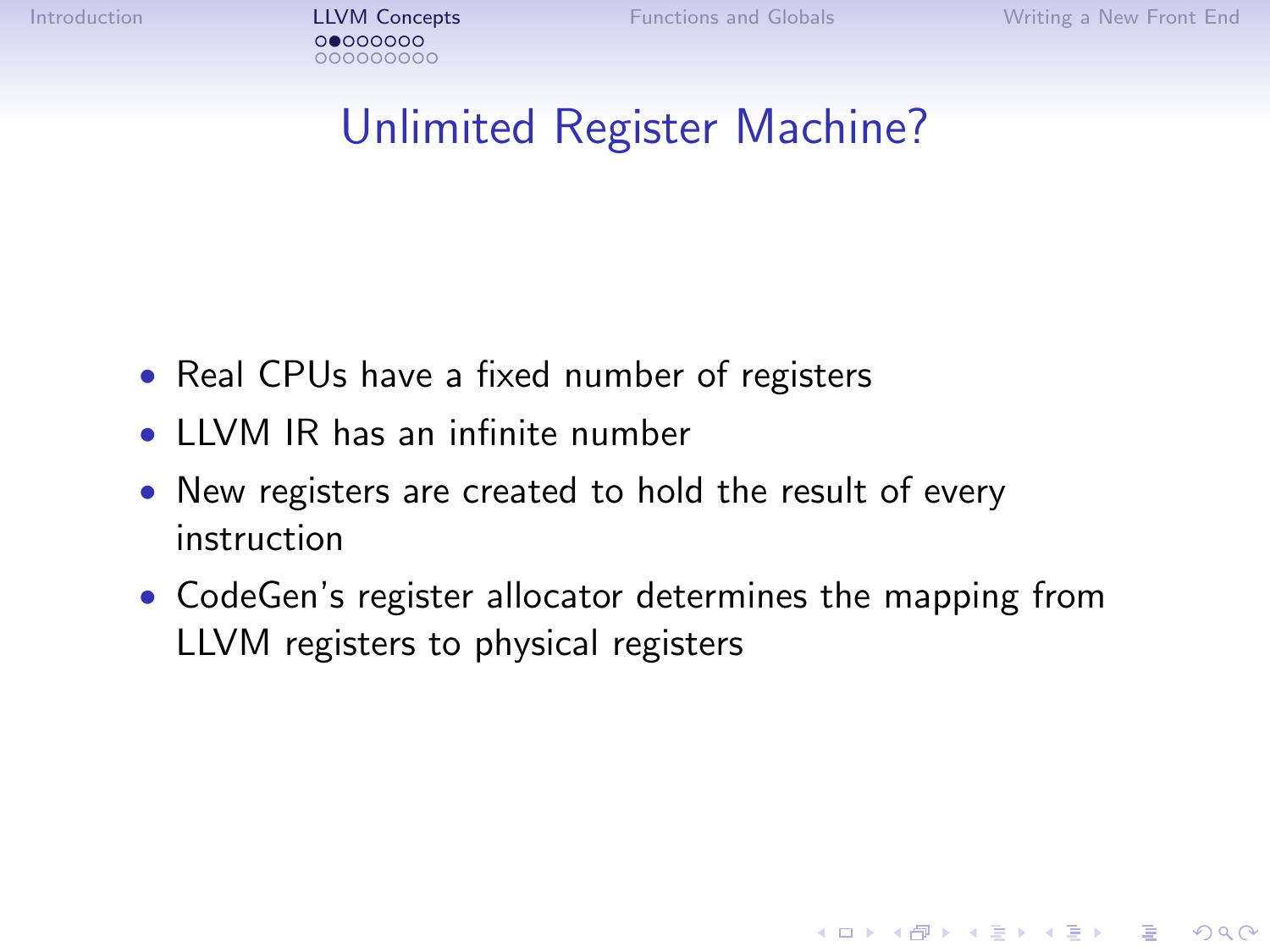[Introduction](#page-1-0) **[LLVM Concepts](#page-9-0)** [Functions and Globals](#page-27-0) [Writing a New Front End](#page-32-0)<br> **COOCOOCOOC** 000000000

**KOD KARD KED KED E VOOR** 

# Static Single Assignment

- Registers may be assigned to only once
- Most (imperative) languages allow variables to be... variable
- This requires some effort to support in LLVM IR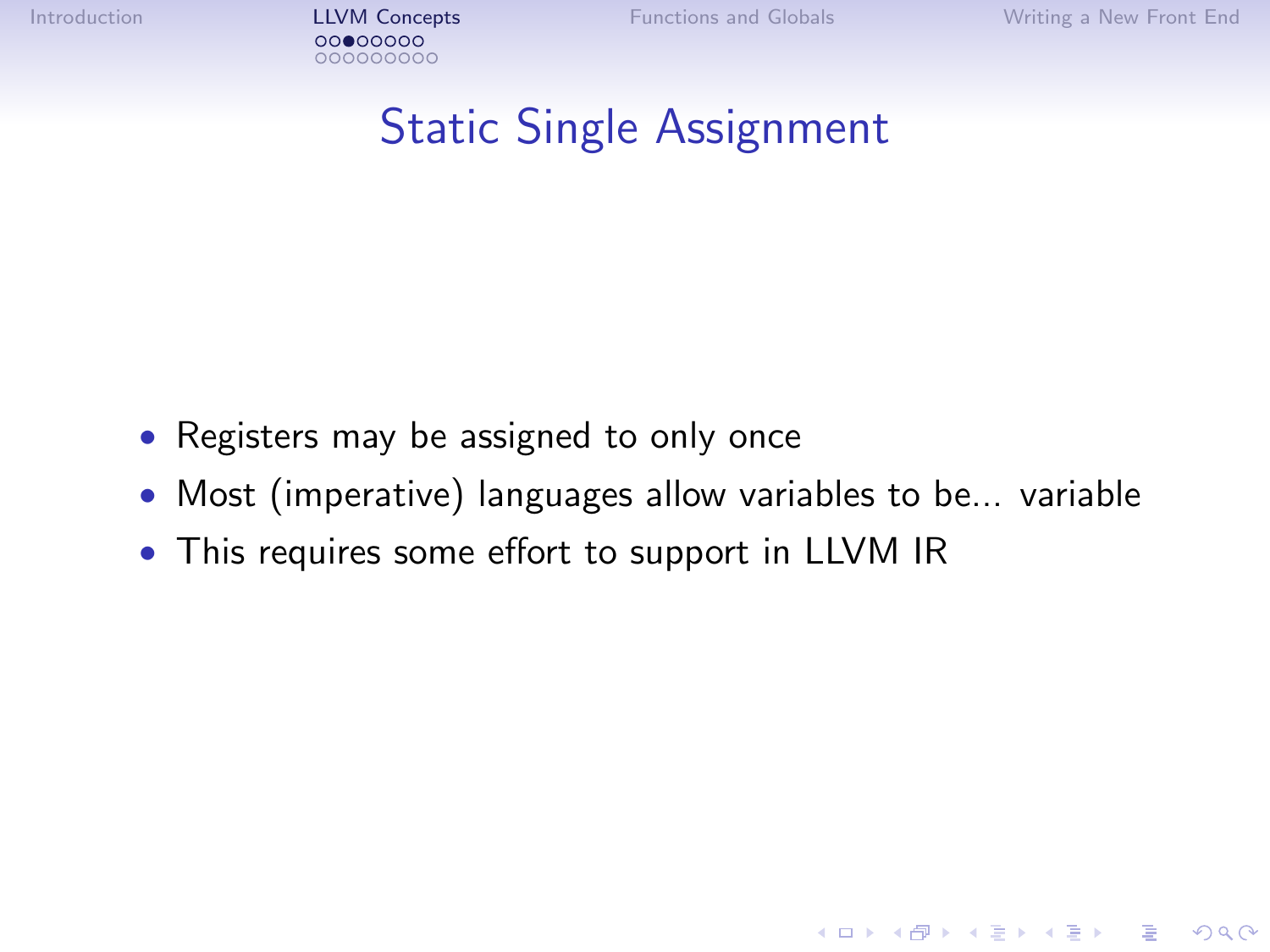[Introduction](#page-1-0) **[LLVM Concepts](#page-9-0)** [Functions and Globals](#page-27-0) [Writing a New Front End](#page-32-0)<br>
00000000 000000000

K ロ ▶ K @ ▶ K 할 > K 할 > 1 할 > 1 이익어

## Multiple Assignment

 $\overline{a}$ int a = someFunction () ;  $a + +$ ; ✝ ✆✠

• One variable, assigned to twice.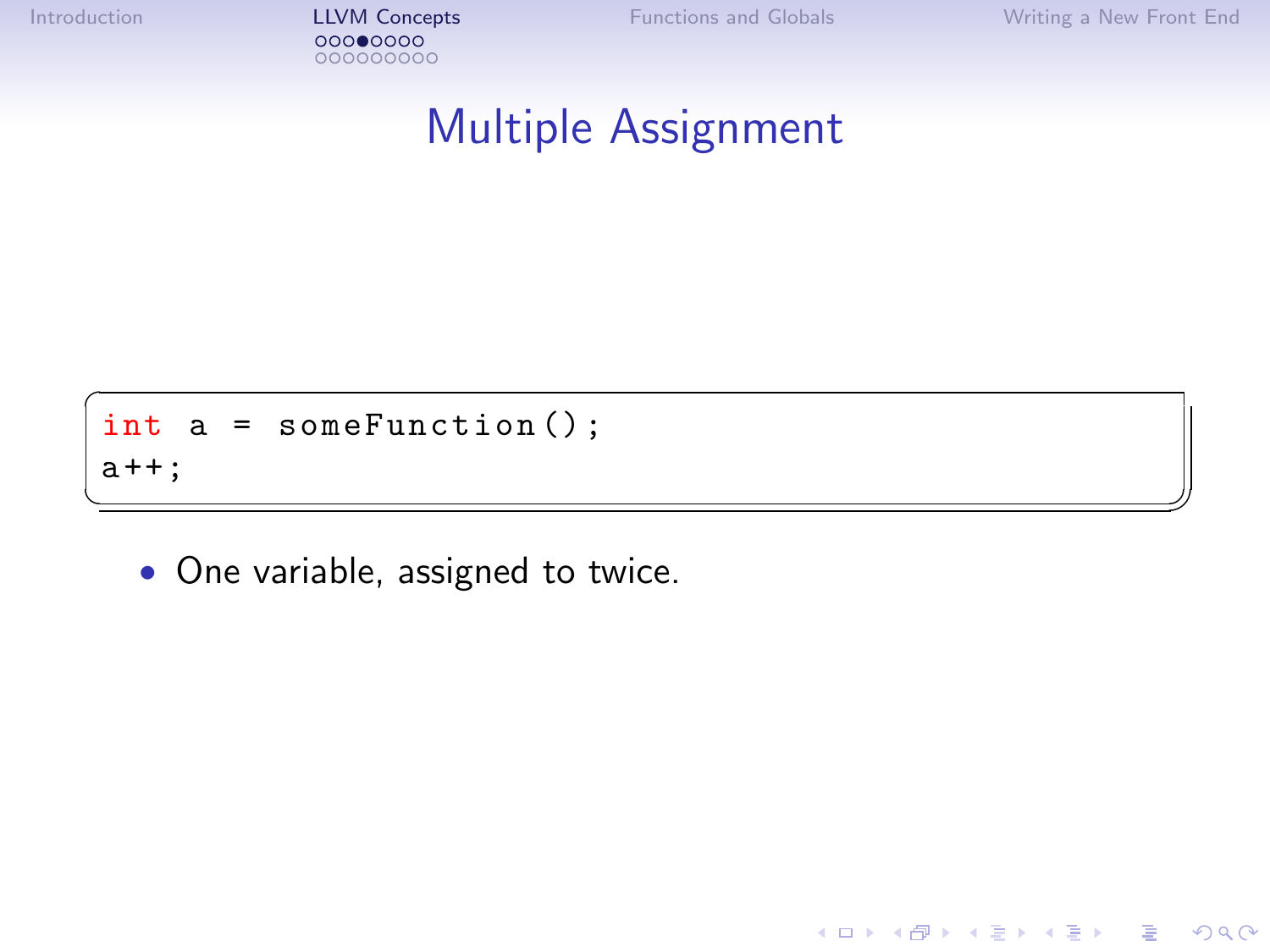$\hat{ }$ 

[Introduction](#page-1-0) [LLVM Concepts](#page-9-0) [Functions and Globals](#page-27-0) [Writing a New Front End](#page-32-0) 000000000

K ロ > K @ > K 할 > K 할 > 1 할 : ⊙ Q Q^

#### Translating to LLVM IR

 $\overline{C}$  $%a = cal1$  i32  $@someFunction()$  $\% a = add i32 \% a, 1$ 

error: multiple definition of local value named 'a'  $\%a = add$  i32  $\%a, 1$ 

✝ ✆✠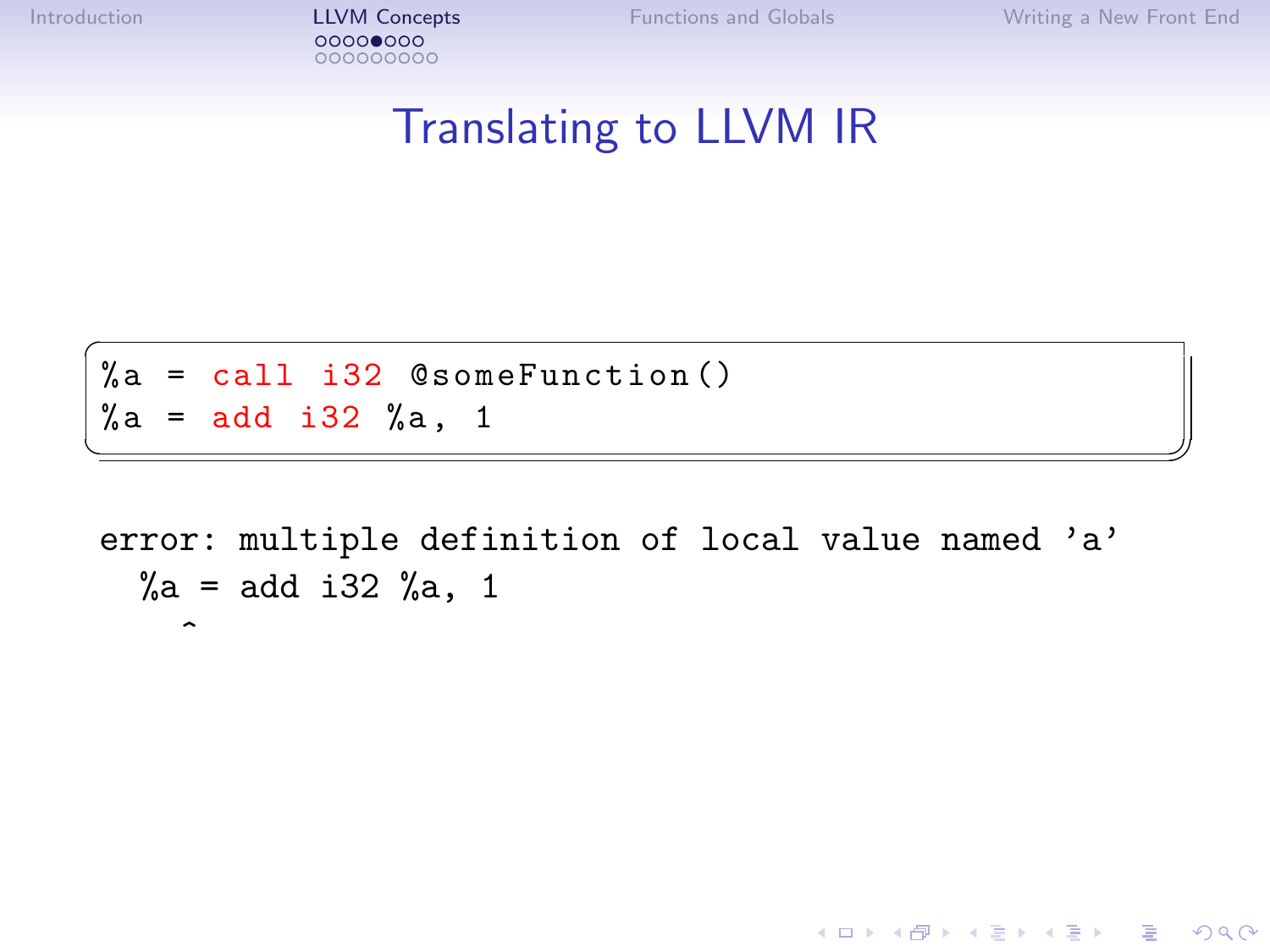[Introduction](#page-1-0) [LLVM Concepts](#page-9-0) [Functions and Globals](#page-27-0) [Writing a New Front End](#page-32-0) 000000000

K ロ > K @ > K 할 > K 할 > 1 할 : ⊙ Q Q^

## Translating to Correct LLVM IR

✝ ✆✠

 $\overline{C}$  $%a = cal1$  i32  $@someFunction()$  $%a2 = add i32 %a, 1$ 

• How do we track the new values?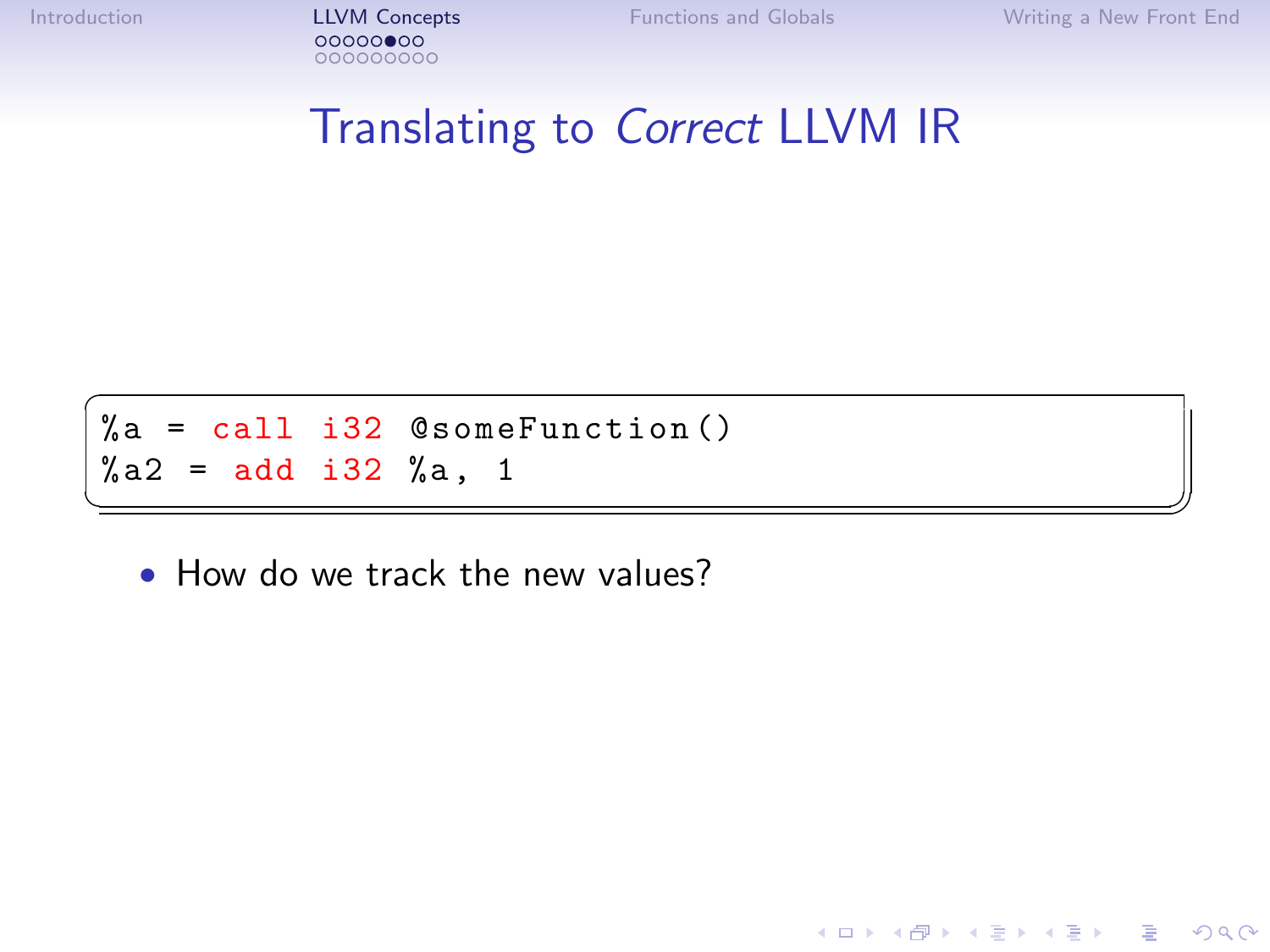**KORK STRAIN A BAR SHOP** 

## Translating to LLVM IR The Easy Way

```
\overline{a}int a
%a = alloca i32, align 4
; a = someFunction
%0 = \text{call } i32 \text{ } @someFunction()
store i32 %0, i32* %a
; a++
%1 = load i32* %3 =\%2 = add i32 \%0, 1
store i32 %2, i32* %a
✝ ✆✠
```
- Numbered register are allocated automatically
- Each expression in the source is translated without worrying about data flow
- Memory is not SSA in LLVM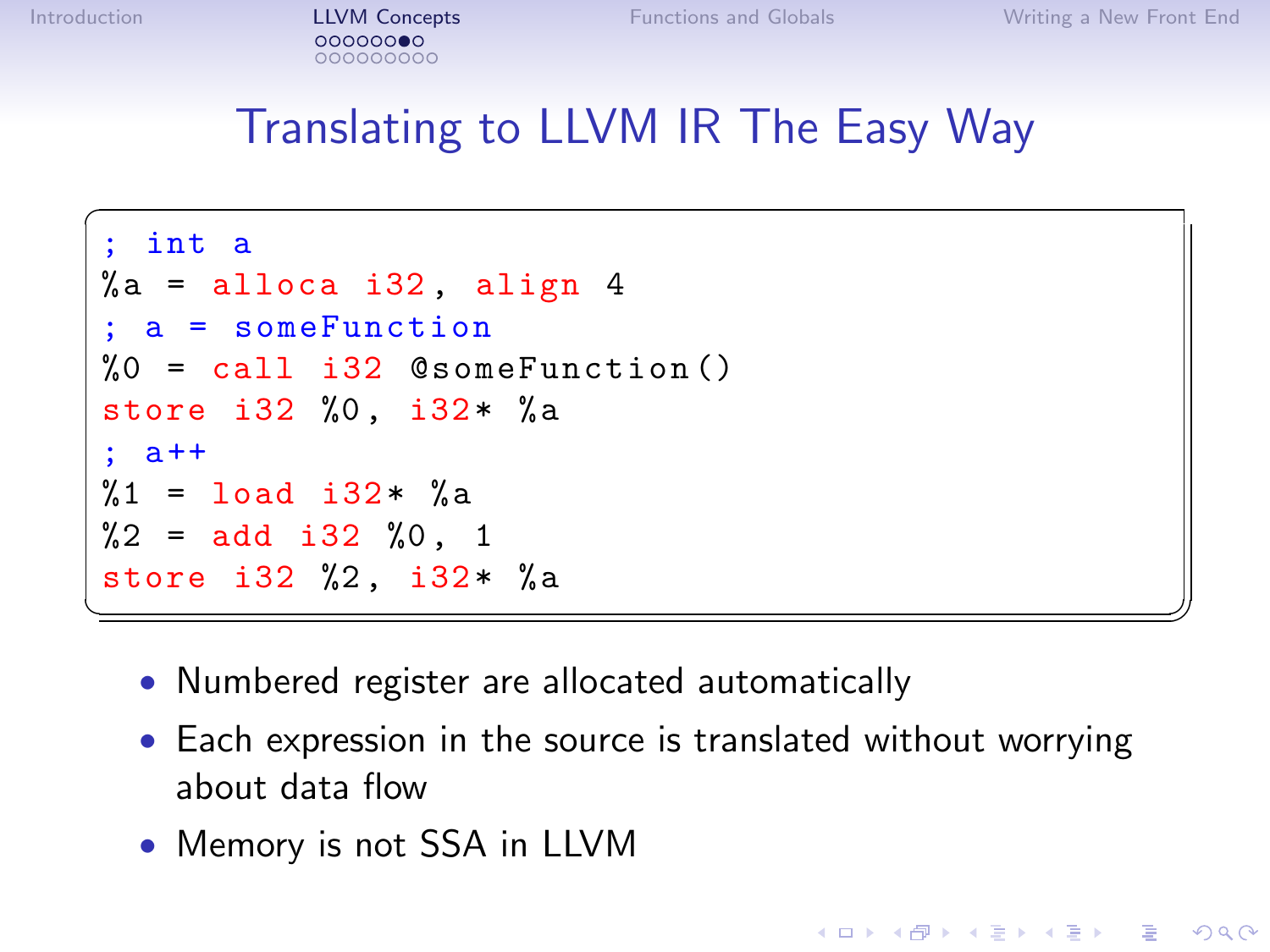[Introduction](#page-1-0) **[LLVM Concepts](#page-9-0)** [Functions and Globals](#page-27-0) [Writing a New Front End](#page-32-0)<br> **COOOOOOOO** 000000000

**KOD KARD KED KED E YORA** 

## Isn't That Slow?

✝ ✆✠

- Lots of redundant memory operations
- Stores followed immediately by loads
- The mem2reg pass cleans it up for is

 $\overline{a}$ %0 = call i32 @someFunction ()  $%1 = add i32 %0, 1$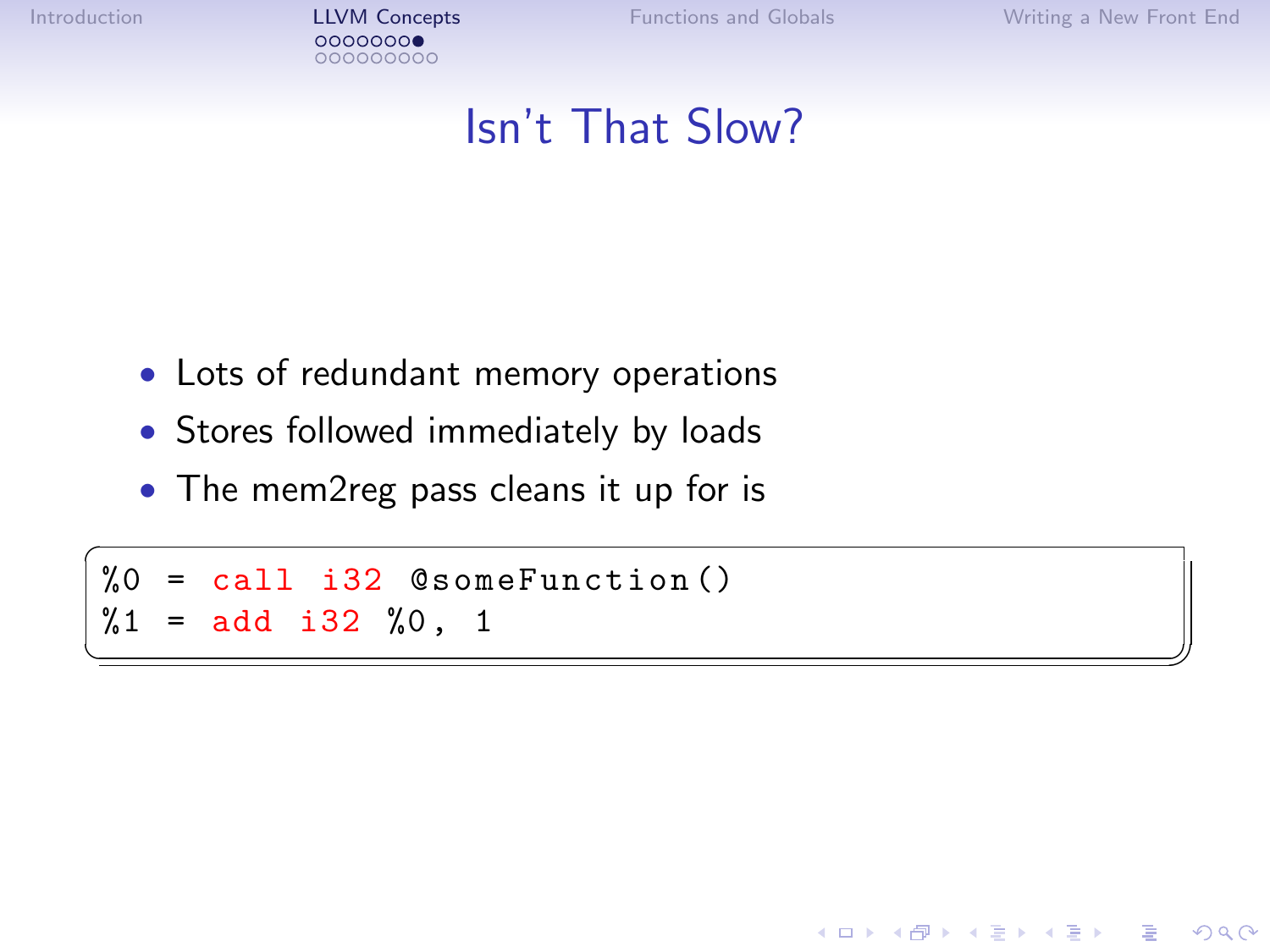**KOD KARD KED KED E YORA** 

## Sequences of Instructions

- A sequence of instructions that execute in order is a *basic* block
- Basic blocks must end with a terminator
- Terminators are flow control instructions.
- call is not a terminator because execution resumes at the same place after the call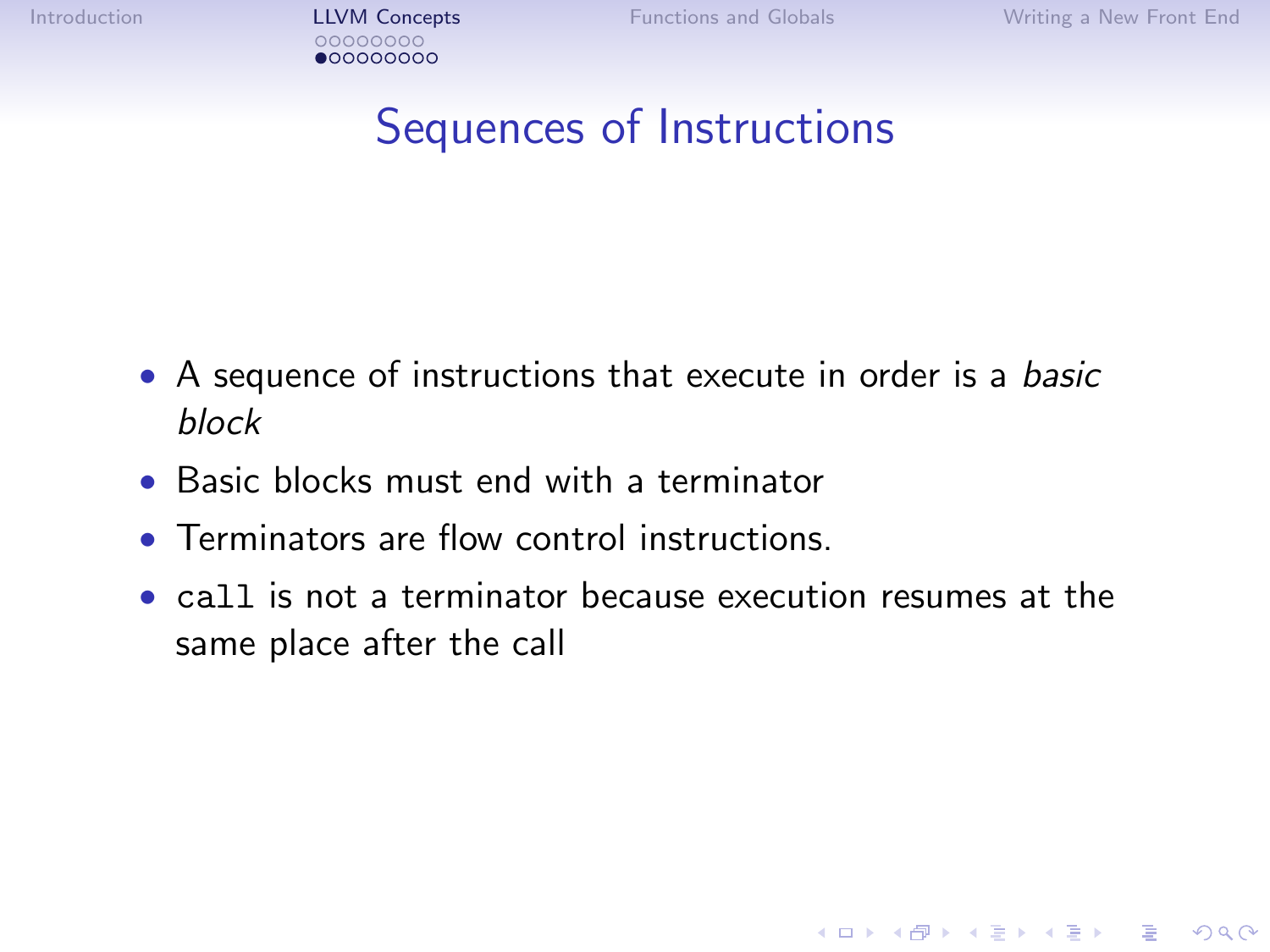**KOD KARD KED KED E YORA** 

# Intraprocedural Flow Control

- Assembly languages typically manage flow control via jumps  $/$ branches
- LLVM IR has conditional and unconditional branches
- Branch instructions go at the end of a basic block
- Basic blocks are branch targets
- You can't jump into the middle of a basic block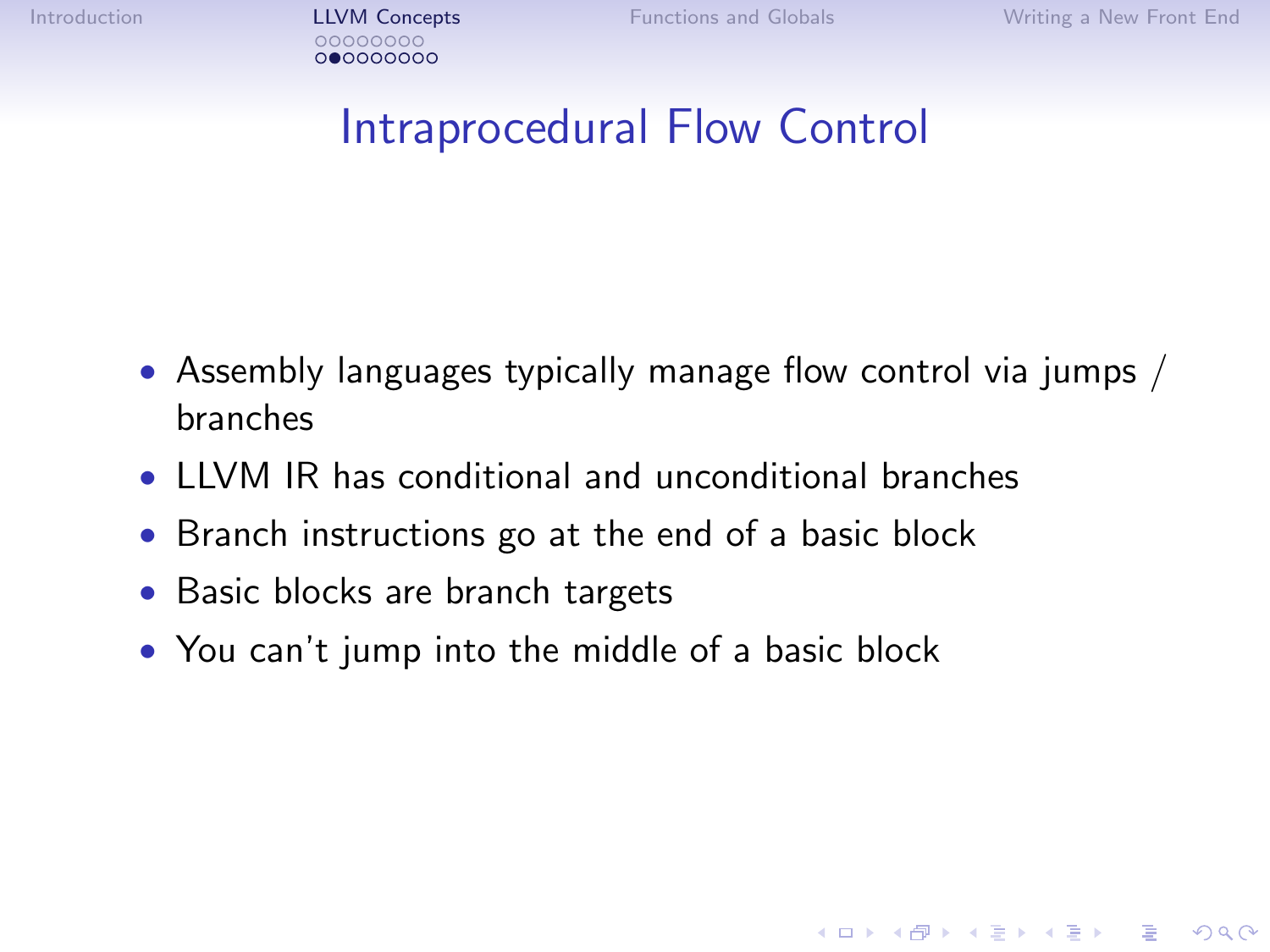[Introduction](#page-1-0) **[LLVM Concepts](#page-9-0)** [Functions and Globals](#page-27-0) [Writing a New Front End](#page-32-0)<br>
00000000 000000000

K ロ ▶ K @ ▶ K 할 > K 할 > 1 할 > 1 이익어

## What About Conditionals?

$$
\begin{array}{l}\n\text{int } b = 12; \\
\text{if } (a) \\
\text{b++}; \\
\text{return } b; \n\end{array}
$$

- Flow control requires one basic block for each path
- Conditional branches determine which path is taken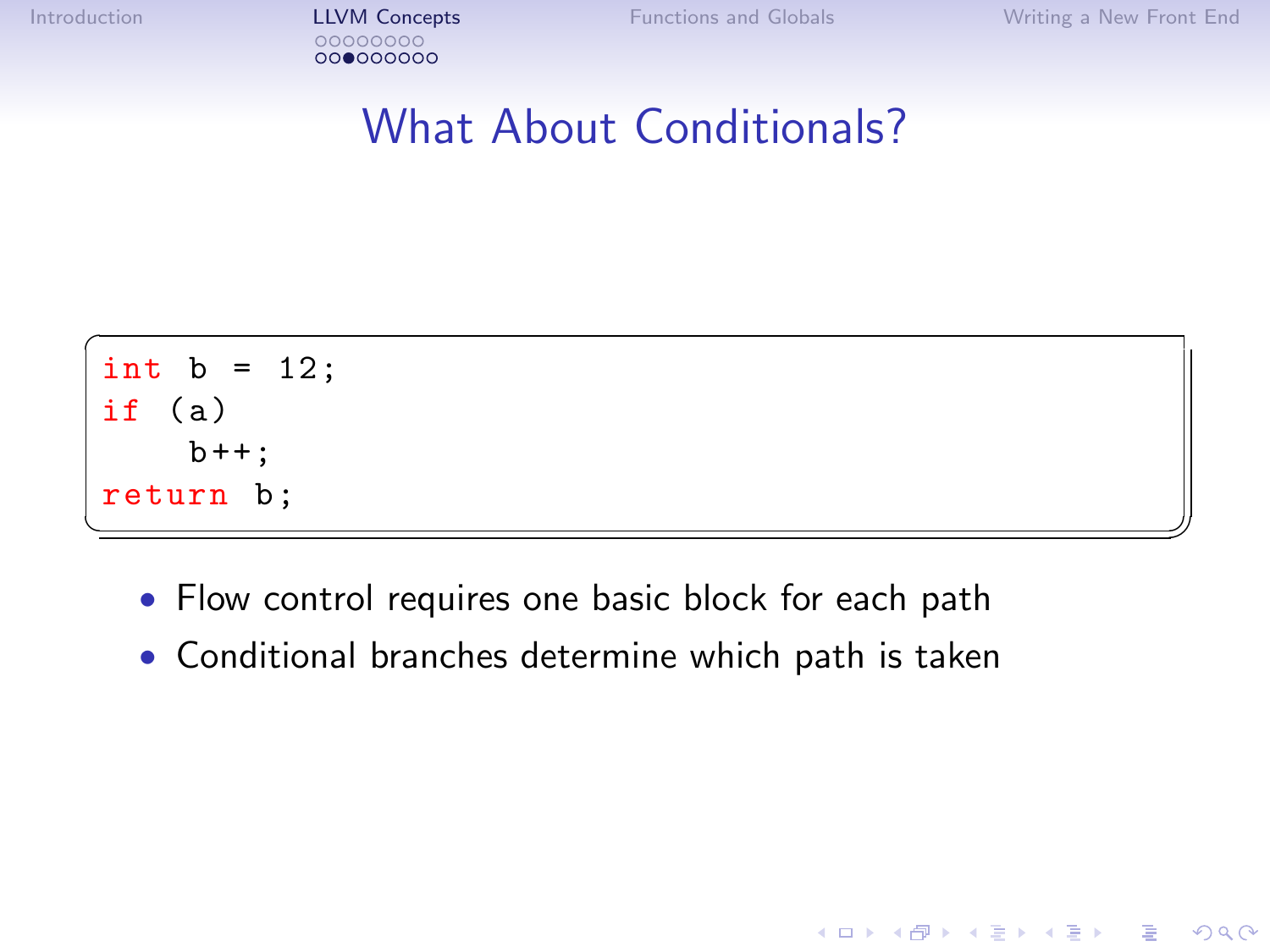**KOD KARD KED KED E VOOR** 

## Phi, my lord, phi! - Lady Macbeth

- PHI nodes are special instructions used in SSA construction
- Their value is determined by the preceding basic block
- PHI nodes must come before any non-PHI instructions in a basic block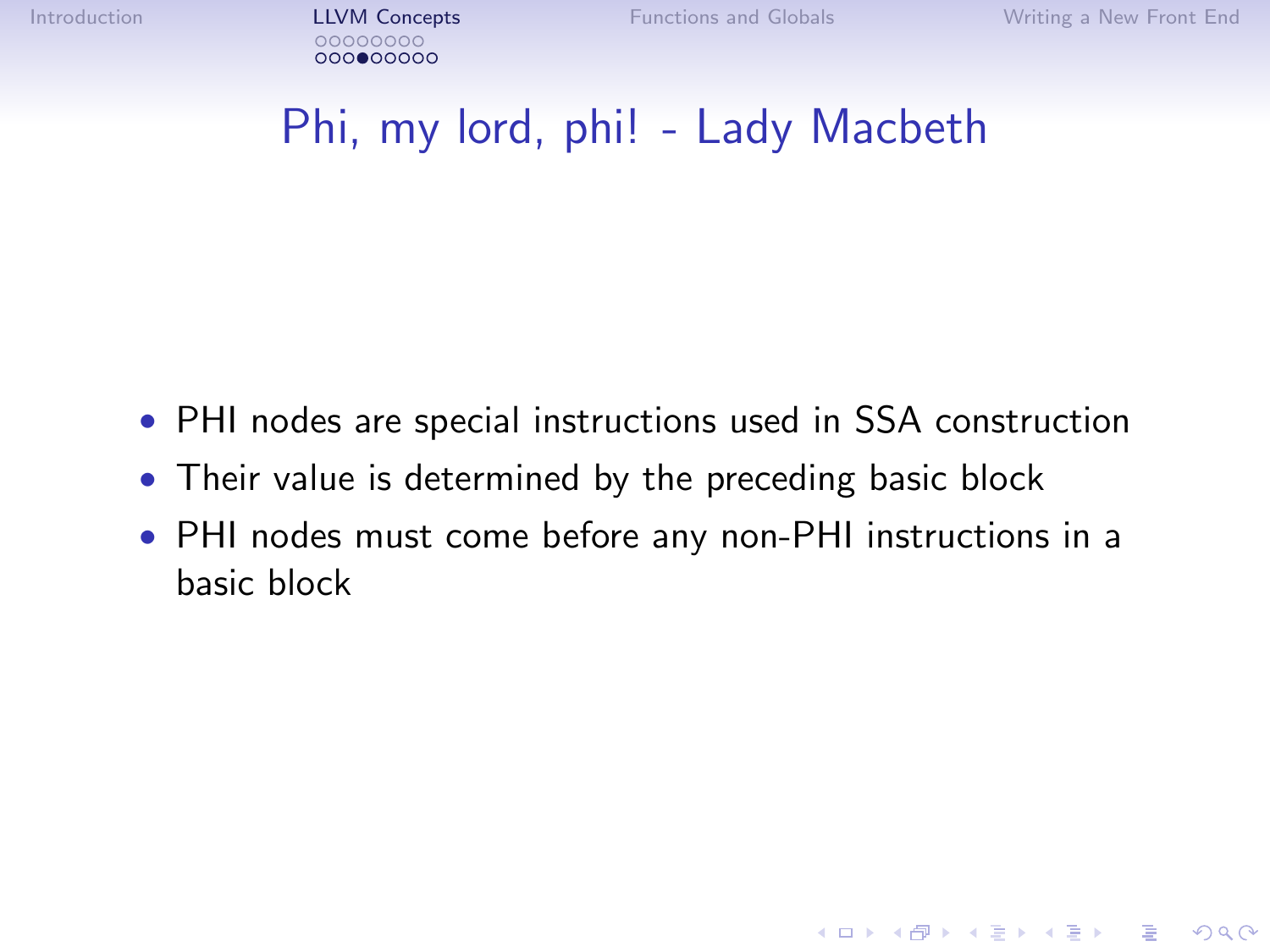**KOD KARD KED KED E YORA** 

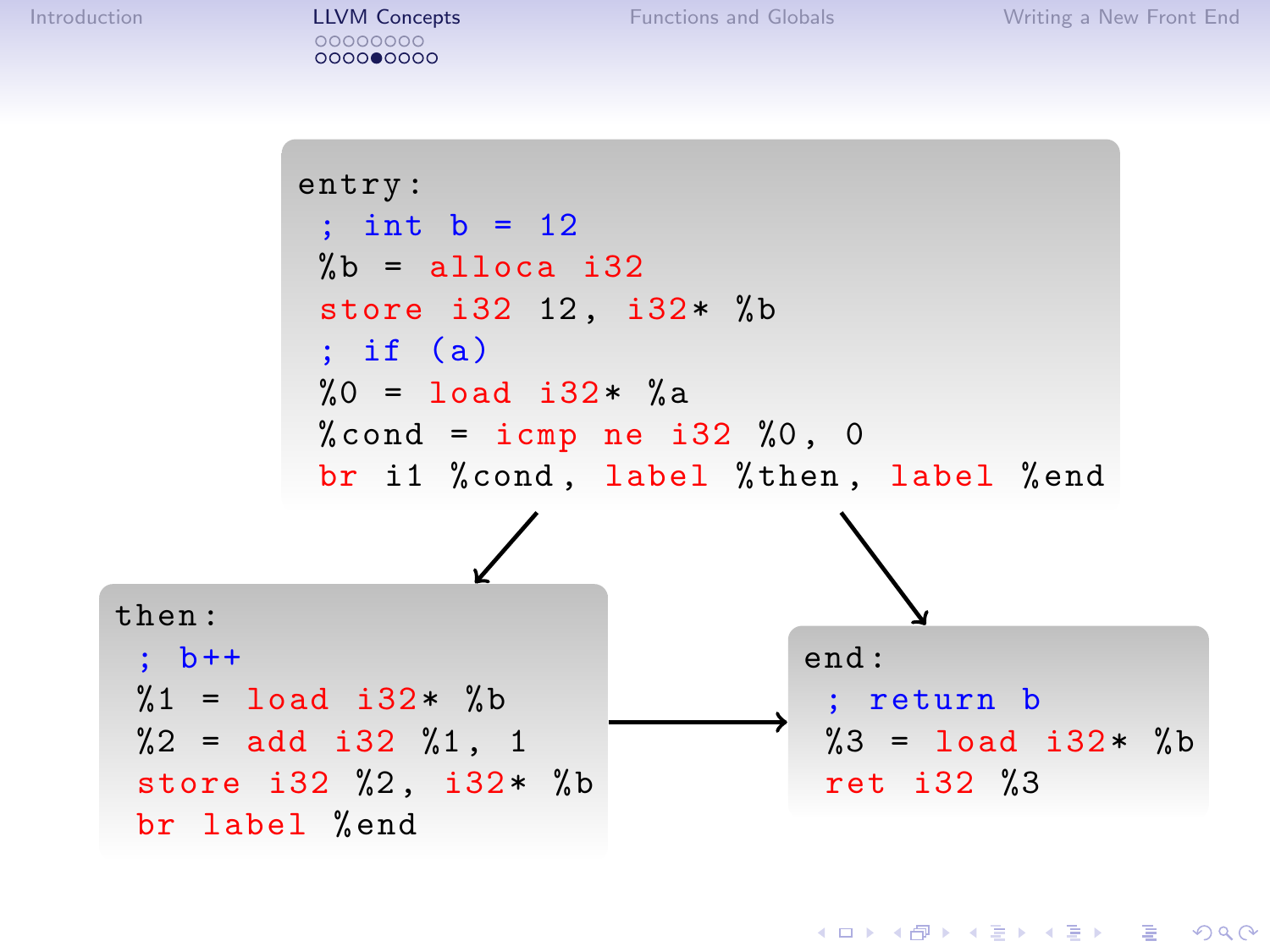[Introduction](#page-1-0) **[LLVM Concepts](#page-9-0)** [Functions and Globals](#page-27-0) [Writing a New Front End](#page-32-0)<br>
00000000 000000000

#### In SSA Form...

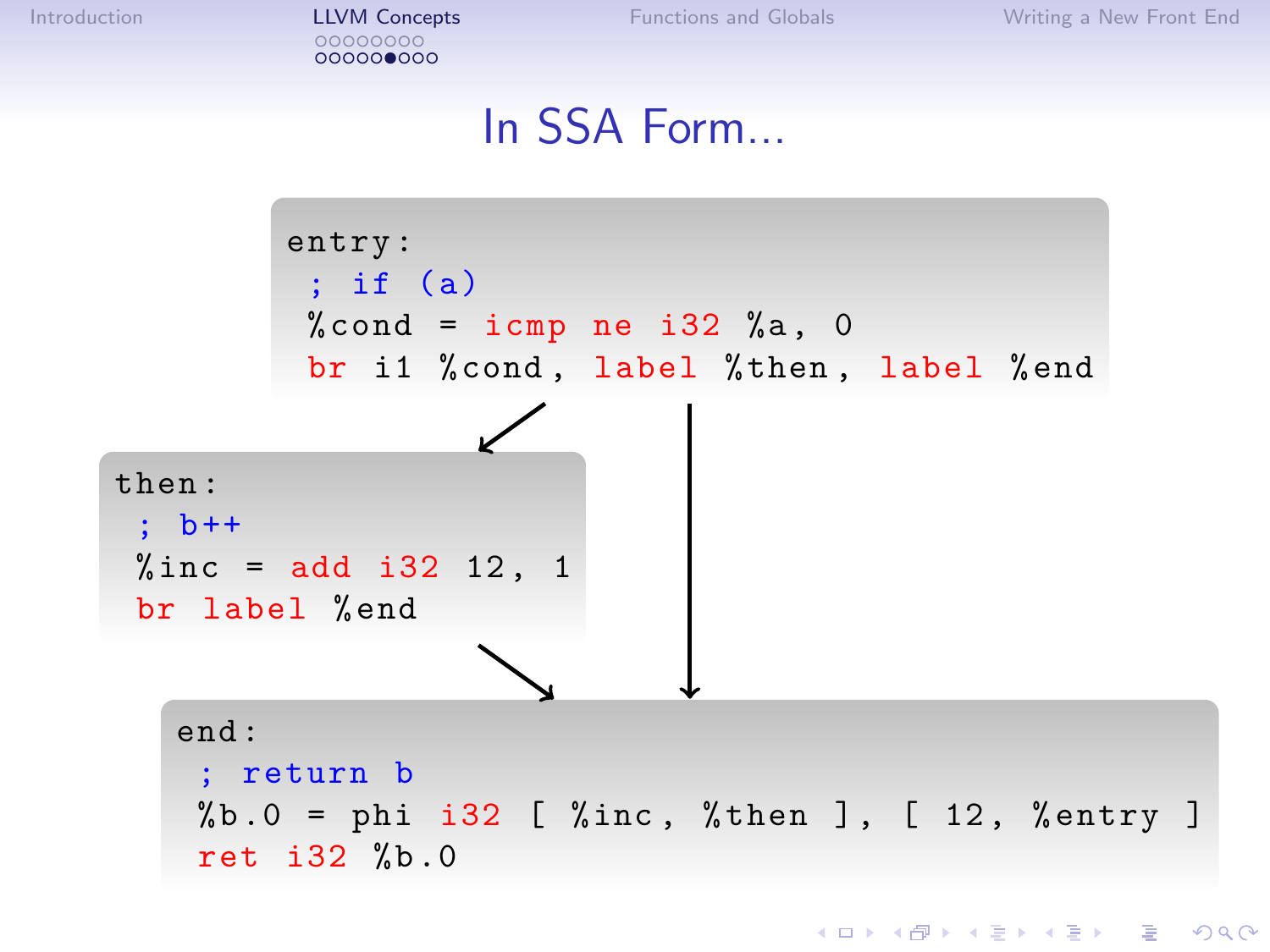[Introduction](#page-1-0) **[LLVM Concepts](#page-9-0)** [Functions and Globals](#page-27-0) [Writing a New Front End](#page-32-0)<br>
00000000 000000000

#### In SSA Form...

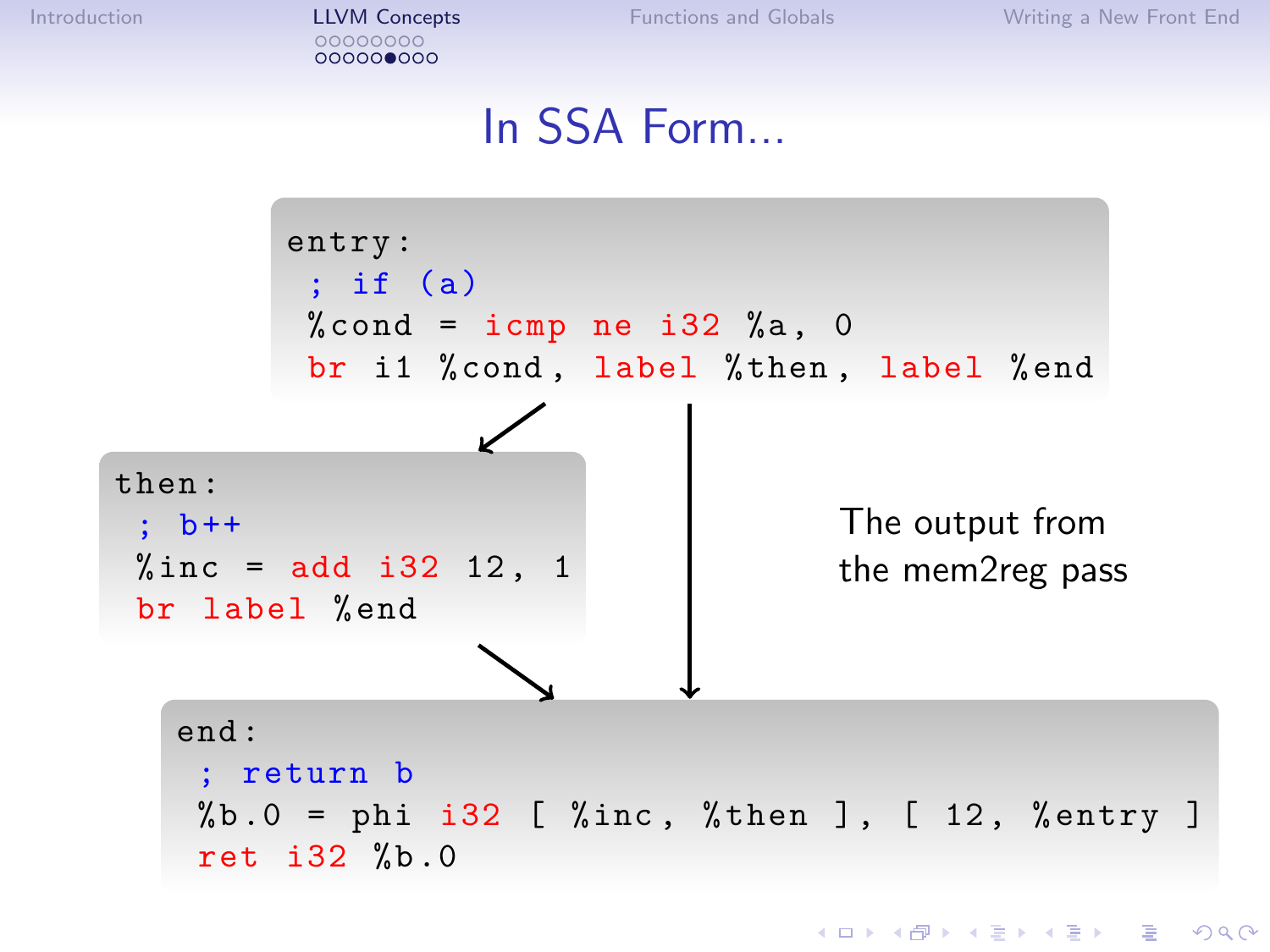## And After Constant Propagation...

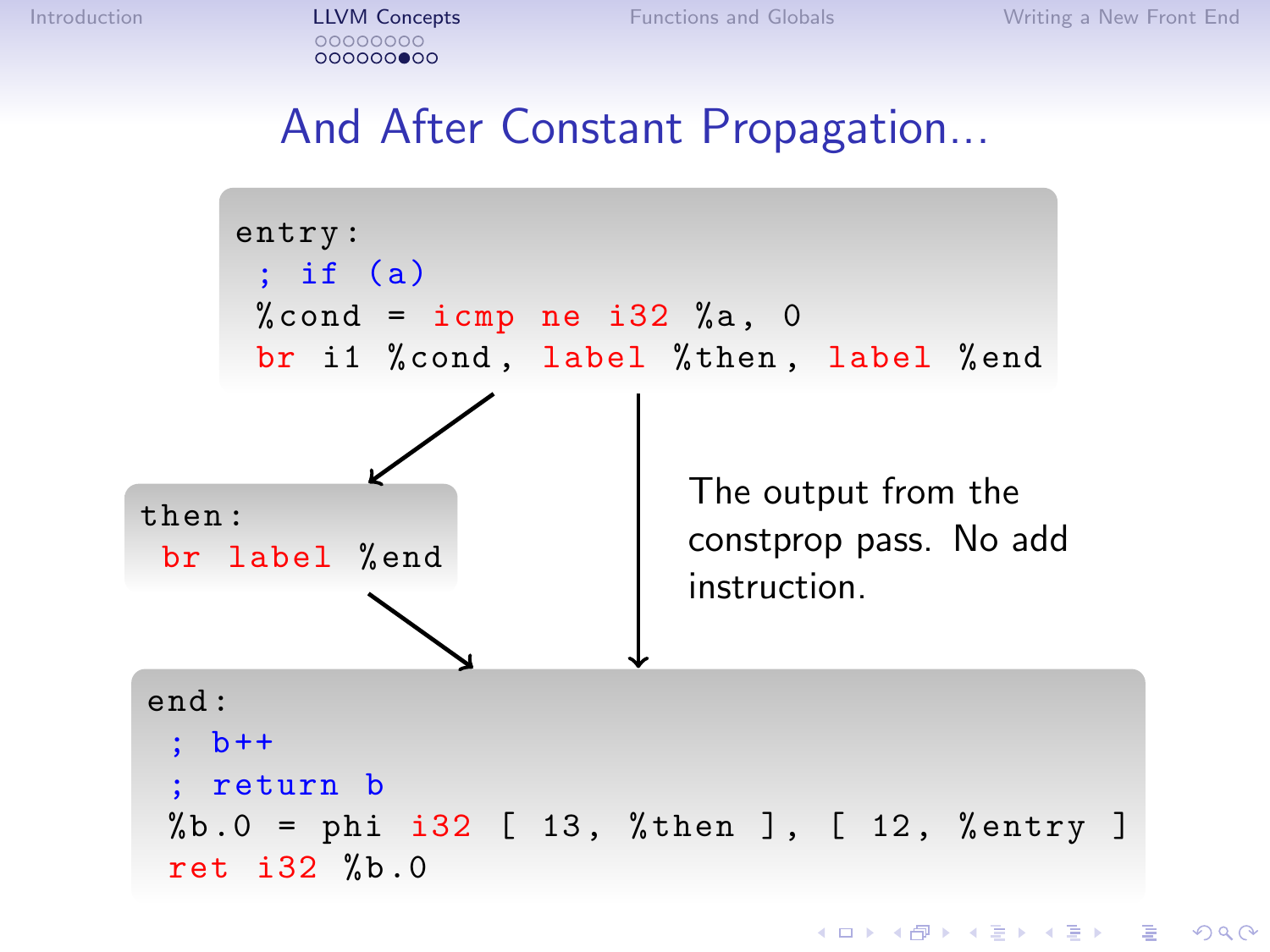[Introduction](#page-1-0) **[LLVM Concepts](#page-9-0)** [Functions and Globals](#page-27-0) [Writing a New Front End](#page-32-0)<br>
00000000

**KOD KARD KED KED E YORA** 

```
And After CFG Simplification...
```

```
entry :
 %tobool = icmp ne i32 %a, 0
  %0 = select i1 %tobool, i32 13, i32 12
  ret i32 %0
```
- Output from the simplifycfg pass
- No flow control in the IR, just a select instruction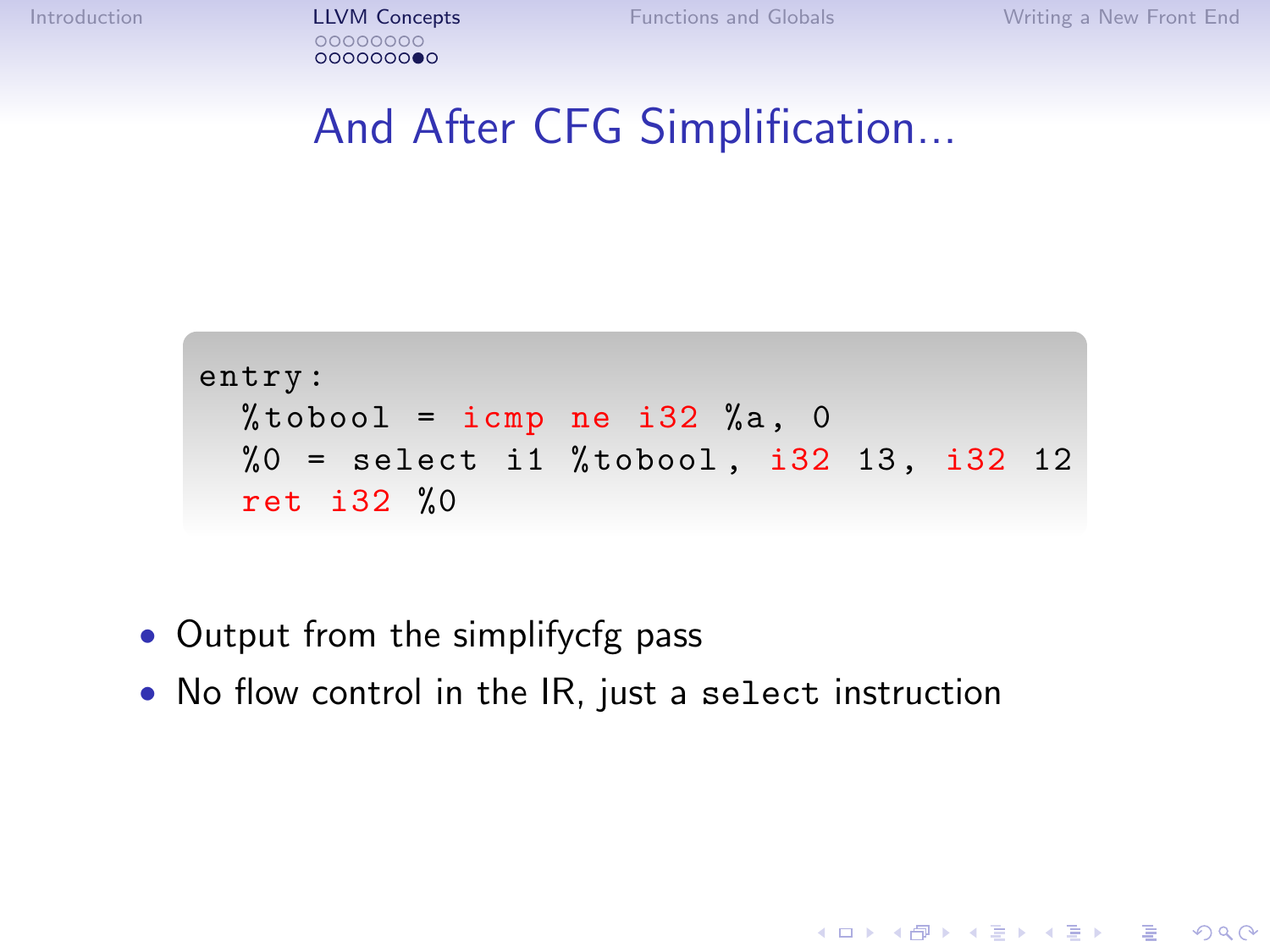イロト イ御 トイミト イミト ニミー りんぴ

## Why Select?

| $\times86$ :                                                                            | ARM:                                                             | PowerPC:                                                                                  |  |  |
|-----------------------------------------------------------------------------------------|------------------------------------------------------------------|-------------------------------------------------------------------------------------------|--|--|
| testl %edi, %edi mov r1, r0<br>setne %al<br>movzbl %al, %eax<br>orl $$12, %$ eax<br>ret | mov $r0, #12$<br>cmp $r1$ , #0<br>movne $r0$ , #13<br>mov pc, 1r | cmplwi $0, 3, 0$<br>beq $0$ , .LBB $0_2$<br>li 3, 13<br>blr<br>LBB0 2:<br>li 3, 12<br>blr |  |  |
|                                                                                         |                                                                  |                                                                                           |  |  |

Branch is only needed on some architectures.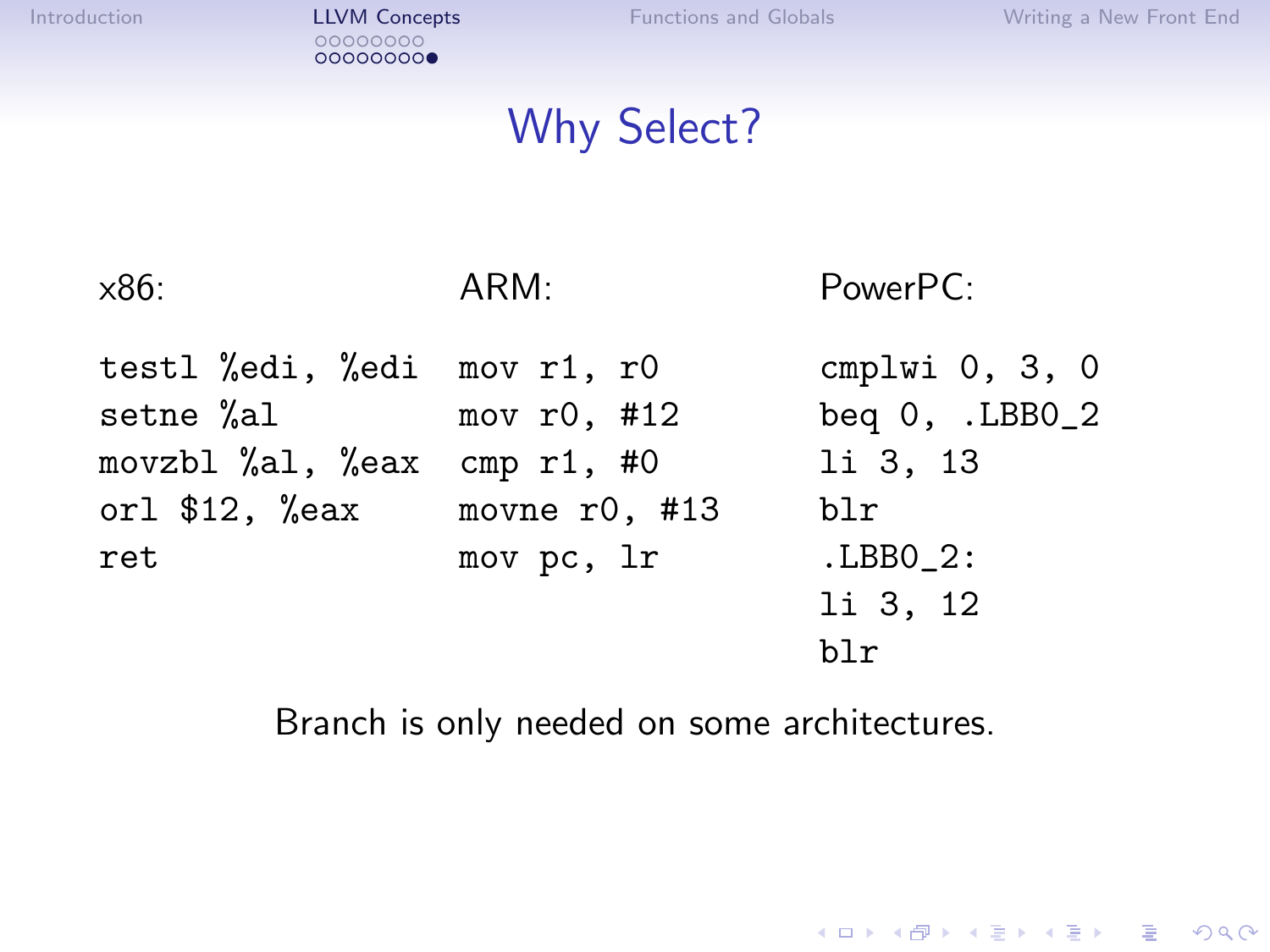000000000

**KOD KARD KED KED E YORA** 

## Functions

- LLVM functions contain at least one basic block
- Arguments are explicitly typed

```
\overline{a}@hello = private constant [13 x i8] c"Helloworld !\00"
 define i32 \mathbb{S} and (i32 \text{ %argc}, i8** \text{ %argv}) {
 entry :
      %0 = getelementptr [13 \times i8] * Chello, i32 0,
              i32 0
      call i32 @puts (i8* %0)
      ret i32 0
 }
\begin{picture}(42,10) \put(0,0){\dashbox{0.5}(7,0){ }} \put(15,0){\dashbox{0.5}(7,0){ }} \put(15,0){\dashbox{0.5}(7,0){ }} \put(15,0){\dashbox{0.5}(7,0){ }} \put(15,0){\dashbox{0.5}(7,0){ }} \put(15,0){\dashbox{0.5}(7,0){ }} \put(15,0){\dashbox{0.5}(7,0){ }} \put(15,0){\dashbox{0.5}(7,0){ }} \put(15,0){\dashbox{0.5}(7,0){ }} \put(15,0){\dashbox{0.5}(7,0){ }}
```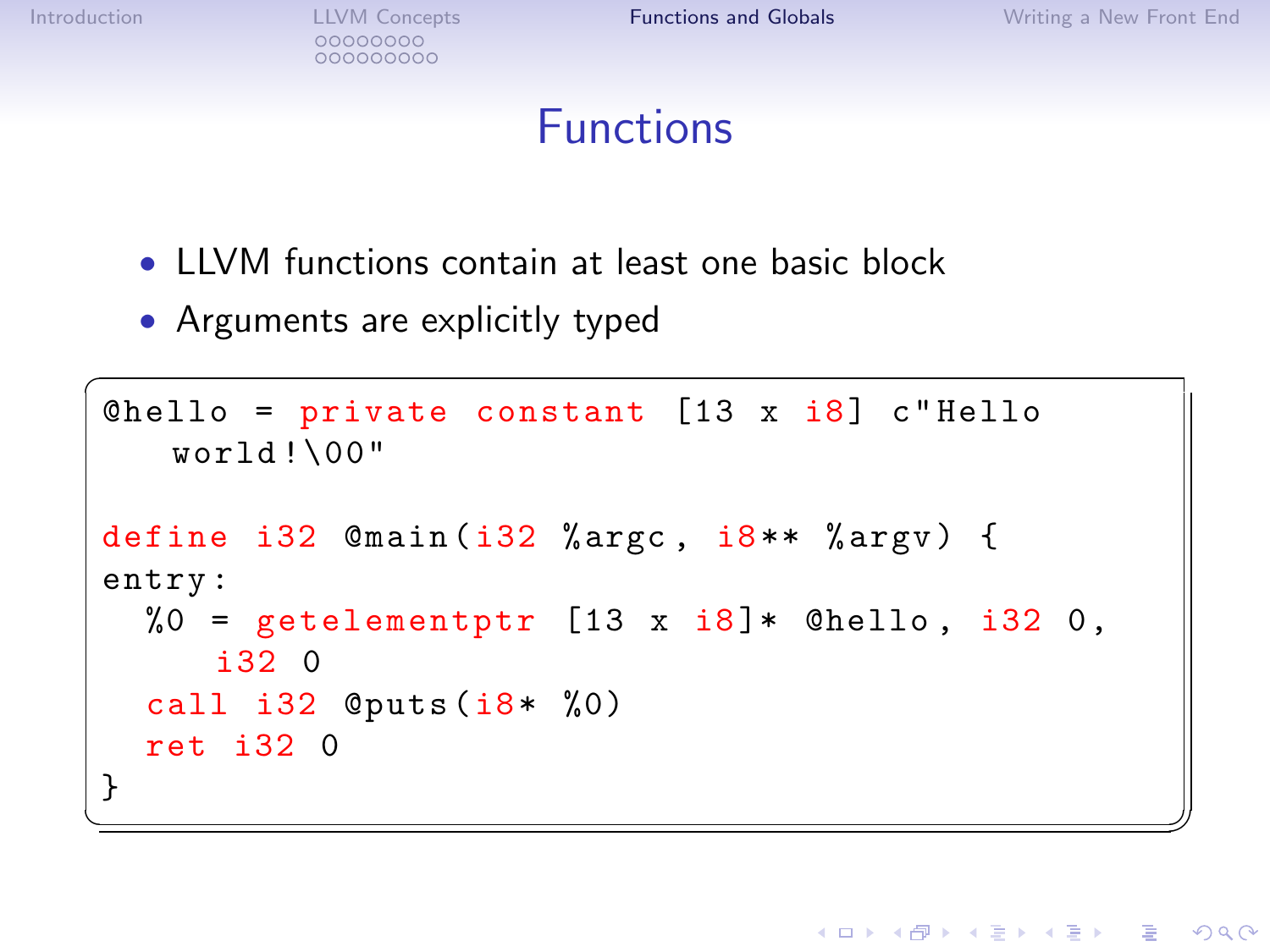000000000

[Introduction](#page-1-0) **LLVM** Concepts **[Functions and Globals](#page-27-0)** [Writing a New Front End](#page-32-0)

K ロ ▶ K @ ▶ K 할 > K 할 > 1 할 > 1 이익어

## Get Element Pointer?

- Often shortened to GEP (in code as well as documentation)
- Represents pointer arithmetic
- Translated to complex addressing modes for the CPU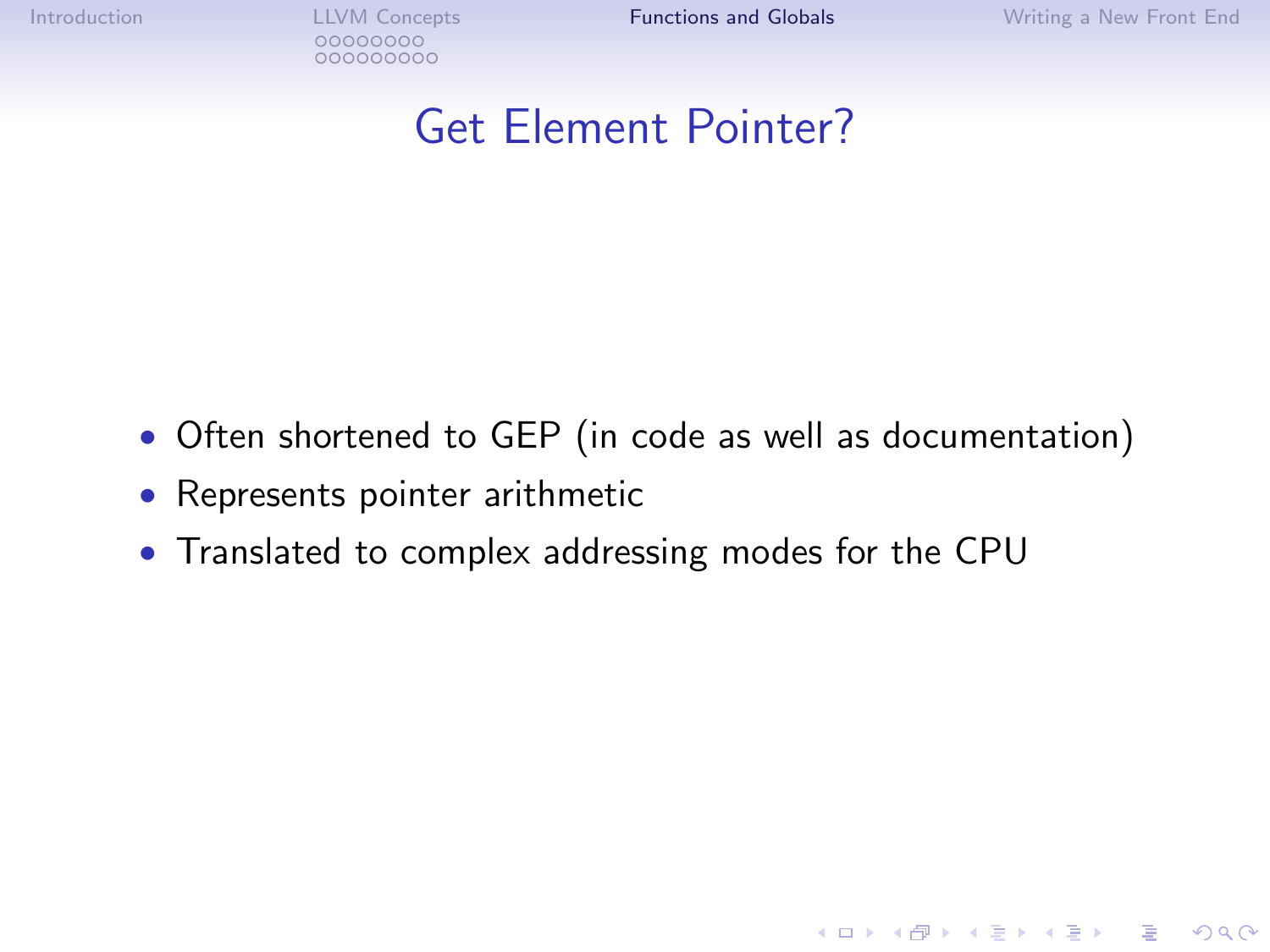## F!@£ing GEPs! HOW DO THEY WORK?!?

```
\overline{C}struct a {
     int c;
     int b [128];
} a:
int get (int i) { return a.b[i]; }
```

```
✝ ✆✠ ✞
%struct.a = type { i32, [128 x i32] }
 define i32 Qget(i32 \t/6i) nounwind readonly {
 entry :
     % arrayidx = getelementptr % struct. a* @a, i32
            0, i32 1, i32 %i
     %0 = load i32* % arrayidx
     ret i32 %0
 }
\overline{\phantom{a}} \overline{\phantom{a}} \overline{\phantom{a}} \overline{\phantom{a}} \overline{\phantom{a}} \overline{\phantom{a}} \overline{\phantom{a}} \overline{\phantom{a}} \overline{\phantom{a}} \overline{\phantom{a}} \overline{\phantom{a}} \overline{\phantom{a}} \overline{\phantom{a}} \overline{\phantom{a}} \overline{\phantom{a}} \overline{\phantom{a}} \overline{\phantom{a}} \overline{\phantom{a}} \overline{\
```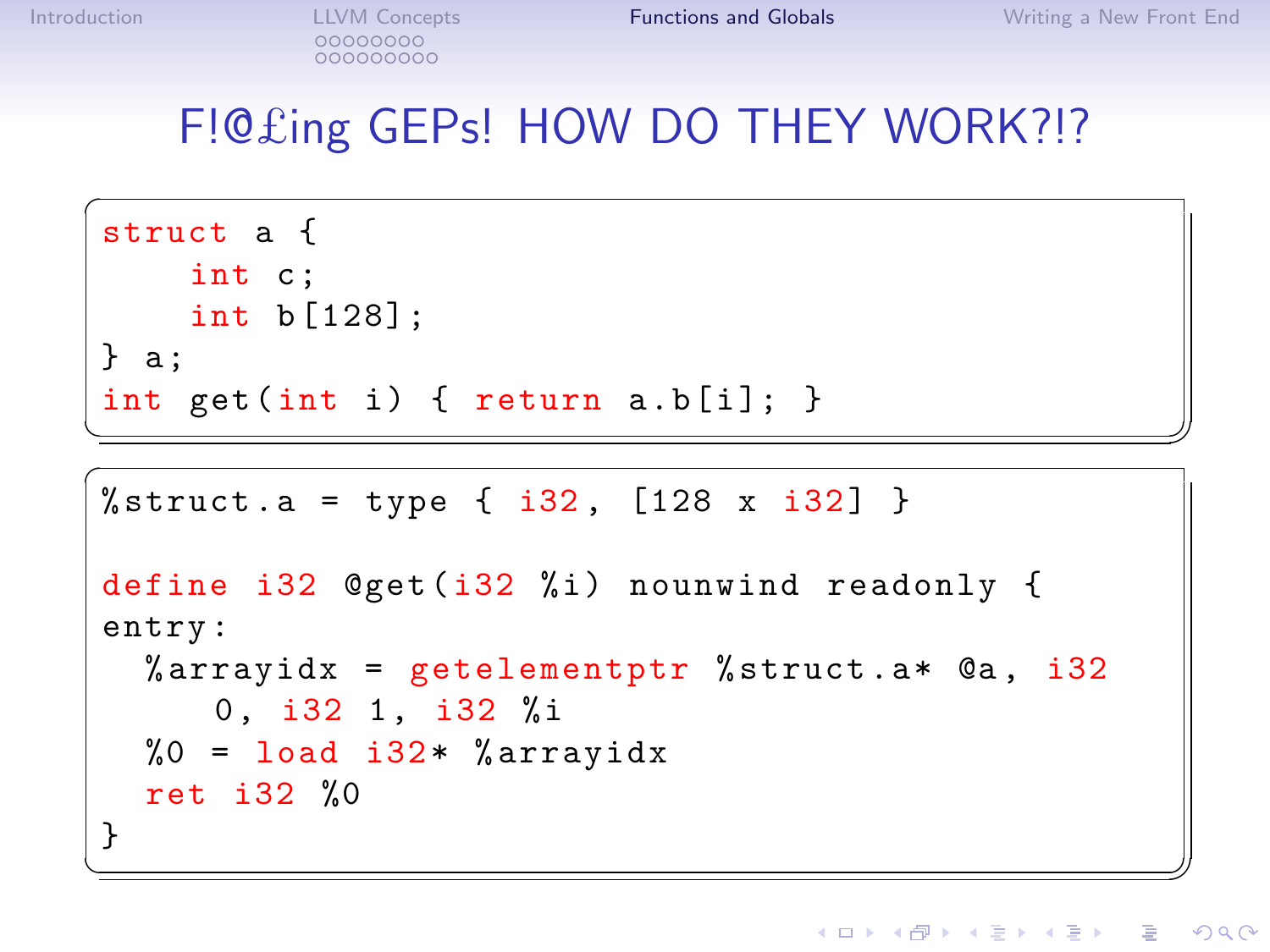[Introduction](#page-1-0) **LLVM** Concepts **[Functions and Globals](#page-27-0)** [Writing a New Front End](#page-32-0)<br>
000000000 000000000

**KOD KARD KED KED E YORA** 

#### As x86 Assembly

```
\overline{C}define i32 Qget(i32 % i) nounwind readonly {
entry :
  %arrayidx = getelementptr inbounds %struct.a*
    Ca, i32 0, i32 1, i32 %i
  %0 = load i32* %arrayidx, align 4, !tbaa !0
  ret i32 %0
}
✝ ✆✠
```
get:

| movl | 4(%esp), %eax                     | # load parameter |
|------|-----------------------------------|------------------|
| movl | a+4(,%eax,4), %eax = # GEP + load |                  |
| ret  |                                   |                  |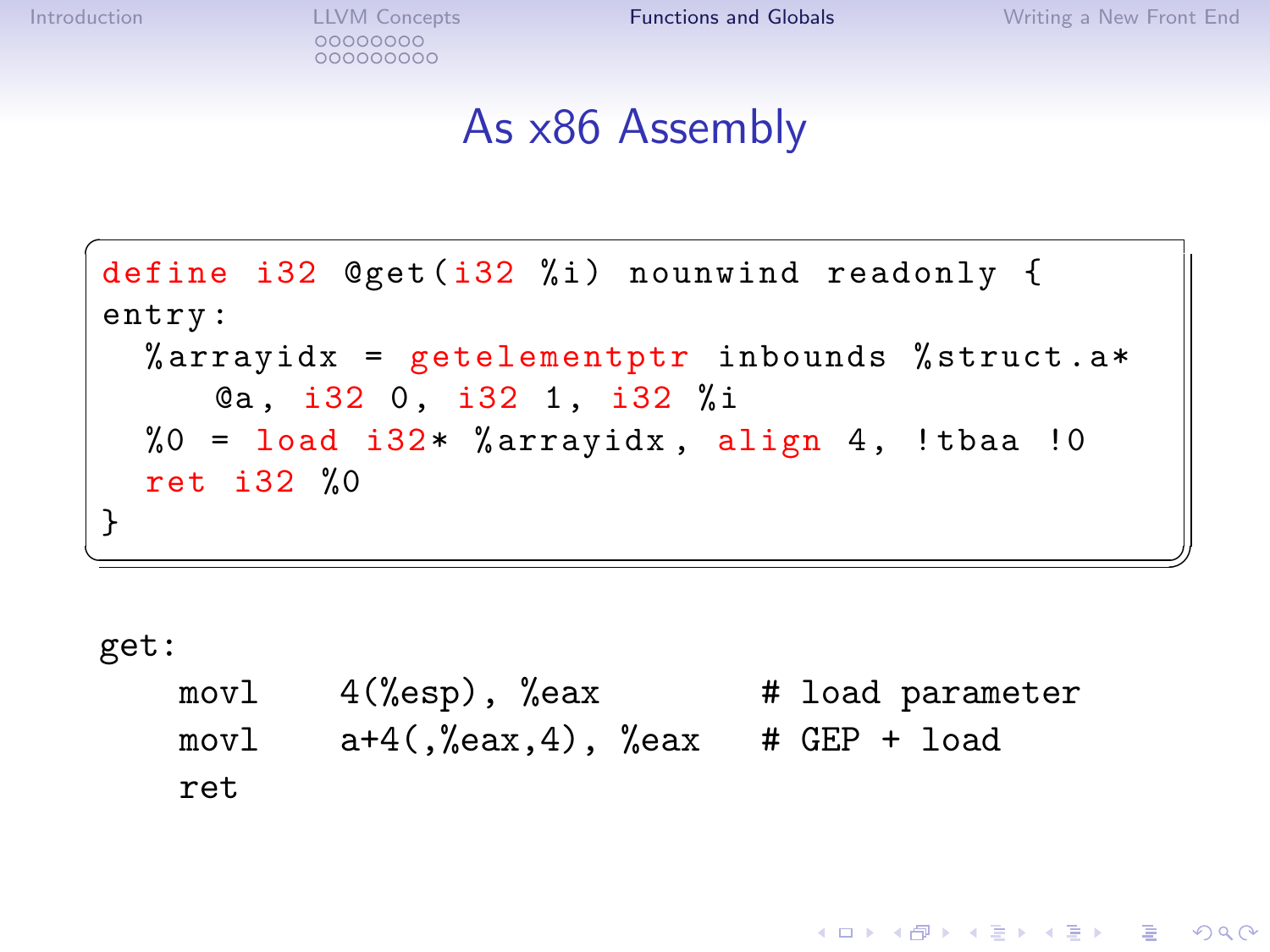K ロ ▶ K @ ▶ K 할 ▶ K 할 ▶ ... 할 → 9 Q @

#### As ARM Assembly

```
\overline{C}define i32 @get(i32 %i) nounwind readonly {
entry :
  \%arrayidx = getelementptr inbounds \%struct.a*
    Ca, i32 0, i32 1, i32 %i
  %0 = load i32* %arrayidx, align 4, !tbaa !0
  ret i32 %0
}
✝ ✆✠
```
get:

|               | 1dr r1, .LCPIO_0 // Load global address   |  |  |  |
|---------------|-------------------------------------------|--|--|--|
| add           | r0, r1, r0, lsl #2 // GEP                 |  |  |  |
|               | $1dr$ r0, $[r0, #4]$ // load return value |  |  |  |
| bx            | $\exists r$                               |  |  |  |
| $.LCPIO$ $0:$ |                                           |  |  |  |
| .long         | - a                                       |  |  |  |